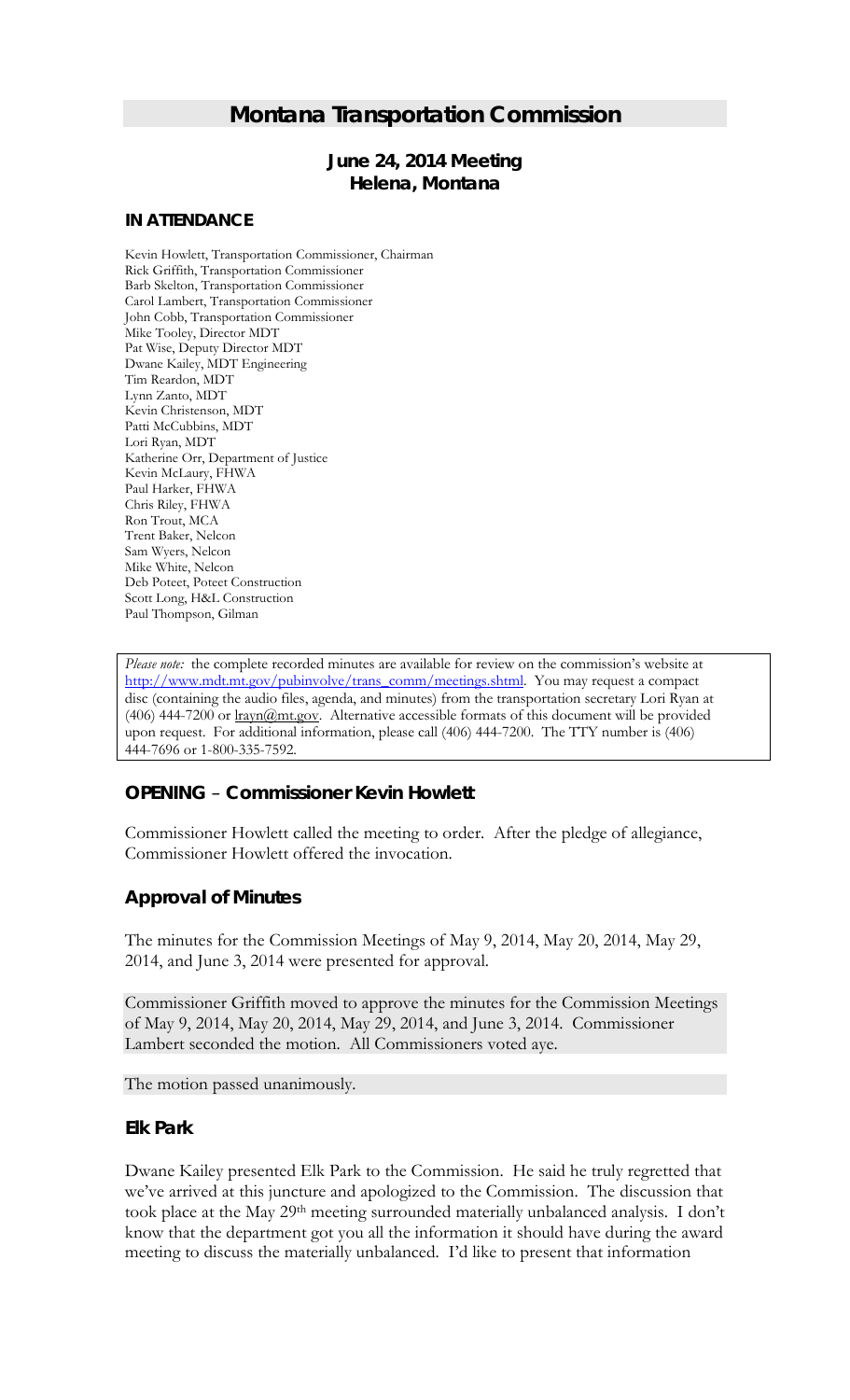today and ask you to reconsider your motion at the last meeting. Mathematically and Materially Unbalanced is a difficult issue. The definitions are as follows:

"Mathematically Unbalanced is a bid that contains lump sum or bid items that do not reasonably reflect the actual cost plus reasonable profit, overhead costs, and other indirect costs to construct the items."

"Materially Unbalanced is a bid that generates reasonable doubt that award to that bidder would result in the lowest ultimate cost to the government."

In general terms "mathematically" means they shifted money around in the bid but it doesn't mean that they aren't the lowest bidder. "Materially" means there is a potential the contractor, when the project is completed, will not be or may not be the lowest bidder. Under federal regulations we may award a mathematically unbalanced bid, however, we may not award a materially unbalanced bid. Those are the two big distinctions here.

With that I want to recap the bids we're talking about. There are three main bid items that are paramount to this discussion. First is the ACB or the Asphalt Cement Binder bid item which Nelcon bid \$350.00/ton while Gilman bid \$718.00/ton, a difference of about \$1,762,720.00. Second, Nelcon bid \$38/ton for mix surfacing while Gilman \$26.70/ton, a difference of \$949,810.00 in the favor of Gilman. Third, Nelcon bid \$1,000,030.34 for mobilization while Gilman bid \$750,000 for mobilization, a difference of \$350,000.30 in the favor or Gilman. This comes to a sum total difference of \$462,880.00 while the bid difference at bid was \$442,188.00. So all but \$20,000 in the bid difference between these two contractors is wrapped up in these three bid items.

The main issue here is the asphalt bid bond. The first thing I want to draw your attention to is that we sent you a map of actual AC percentages that we've seen in pits throughout the state. Referring to the map, here is Helena, here is Butte, here is Boulder and here is the project. If you look at the AC percent values, you will see predominately 6%, 5.8%, 5.4%, 6%. The lowest value we see on this entire map is 4.43% in Ennis. That is a very key issue here.

In our analysis for Nelcon to be materially unbalanced we had to look at the asphalt cement percentages. We bid the project out at 5.7%. Here's Nelcon's bid, Gilman's bid, and here is their bid value for oil only (referring to handout). As you can see Nelcon is still low at the bid value. When we get down to 4.3% you can see Nelcon is still low by about \$10,000. It's not until we get down to an AC percentage of 4.2% that Nelcon is no longer low. Nelcon's bid assumed at 4.2% is \$8,216,965.80 and Gilman's was \$8,195,573.33. So there is a difference of about \$21,000 at 4.2%. All of our reasonable information tells us that is not a likely scenario. By far we anticipate that we're going to be up around 5.3%. When we go back to the federal rules there is a reasonable doubt that their oil will be down around 4.2% which would make it materially unbalanced.

Last but not least, the question was raised by one of the contractors about disincentives. I would caution about going down that road. There are a ton of scenarios that we can look at that can make up whatever we want. First off, it is highly unlikely that a contractor is going to get maximum incentive; it typically does not happen. We have analyzed that information and we find if we assume that both contractors produced their mix with the same exact oil, if they both have the opportunity or both achieved maximum incentive, then the bid would become materially unbalanced at 4.8%. Again those are some very huge assumptions and I would strongly caution us from going down that road because just as we can assume in this instance Nelcon got maximum, we can also assume that Nelcon might get a disincentive which deducts from their ultimate bid. I don't believe incentive/disincentives on this project should enter into the discussion relative to materially unbalanced. It is a very slippery slope and I don't think it's one we can defend against.

2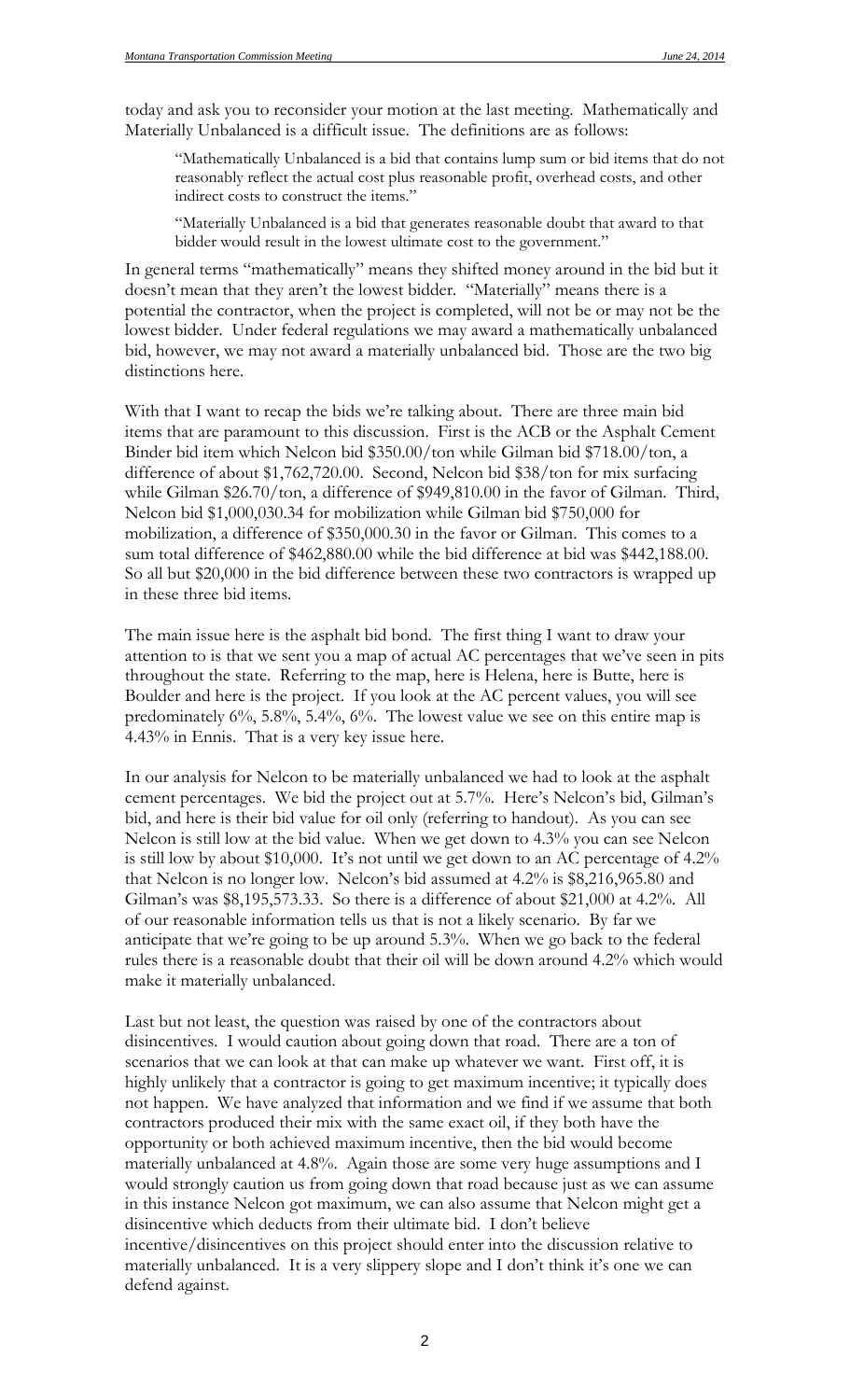With that I'll open it up to the Commission for questions. We cannot reasonably anticipate that this oil is going to achieve a percentage of 4.2, therefore we can't make the assumption that it is materially unbalanced. Commissioner Howlett asked if procedurally it was within their right to reconsider. Katherine Orr said the motion would be whether you want to rescind the previous vote of cancellation. You have three votes you made in the May 29<sup>th</sup> meeting, one to cancel the award, one to reject all bids, and one to re-advertise. The idea would be to vote on each one of those. Commissioner Howlett said I don't think we had all the information. I don't think we had an appropriate explanation of everything that was in front of us and I feel a little bit scared by that for lack of another term. I think I'm a reasonable person and this Commission is reasonable. If there is more information that goes into this decision then that's what we need.

Commissioner Griffith said Dwane and his staff have done a really good job of trying to frame the argument unbiasedly. However, my thought is that had we done this prior to awarding it the first time, I think it's totally within our power to pull the project and rebid it. My numbers come up to about \$660,000 versus \$400,000 offset which would put the second contractor low assuming 4.3%. It gives the inference that this is the standard and this is how we want contractors to bid. The case to be made is this is a critical part of the award process and every time we get a mathematically unbalanced bid we ought to know about it so we know the potential is there for a problem. Since this project there have been three other projects that are mathematically unbalanced. Somehow we have to fix what I think is the problem; fix what's going on. A long time ago we separated plant mix and oil content so the department didn't get hurt and so the contractor didn't get hurt. We put inflation clauses in for oil. We did lots of different things to try and make sure everybody was on the same playing field. When the imbalance comes, it's either going to make everybody on the same playing field because we reasserted our authority and fixed it or you're going to find other contractors start to do the same thing. I don't think that's what we want. I'm personally trying to avoid that. A mathematically unbalanced bid is not good for the department or for competition with the other contractors that try to put somebody at a disadvantage.

Commissioner Cobb asked Commissioner Griffith if he was counting mathematically unbalance to include the incentives too. Commissioner Griffith said yes at \$600,000. Commissioner Cobb said if it did include the incentives, would it be okay or not. Commissioner Griffith said if both contractors made maximum incentives because the oil price is so significantly unbalanced that the low bid contractor would get a \$265,000 adjustment that the second contractor wouldn't get.

Commissioner Cobb asked Katherine Orr if the Commission could reject for any reason. Katherine Orr said under the statute they could. Commissioner Cobb said then we could reject because it is mathematically unbalanced or just for any reason. Katherine Orr said that is what the specification says but that is not what the federal CFR provision says. Commissioner Cobb asked what the conflict was. Katherine Orr said the statute gives the Commission the authority to reject. Then the question becomes on what basis and you can follow the specifications which says "either or" but the guidance says if it is materially unbalanced. Commissioner Cobb asked if they have to give a reason to reject. Katherine Orr said that was a guidance.

Dwane Kailey said it becomes a question of federal participation. Kevin McLaury asked for clarification of the question. Commissioner Cobb said we have statutes that say we can reject for any reason but if we do reject can Federal Highways tell us we can't do that? Kevin McLaury said he wouldn't say you can't do that. The program is set up to be state administered and federally funded; this is your program but it's federally funded. The question comes down to – you can do as you wish but I may not participate federally. So if you want to move forward with a project, it can be state funded and that's okay with me. Commissioner Cobb said but we won't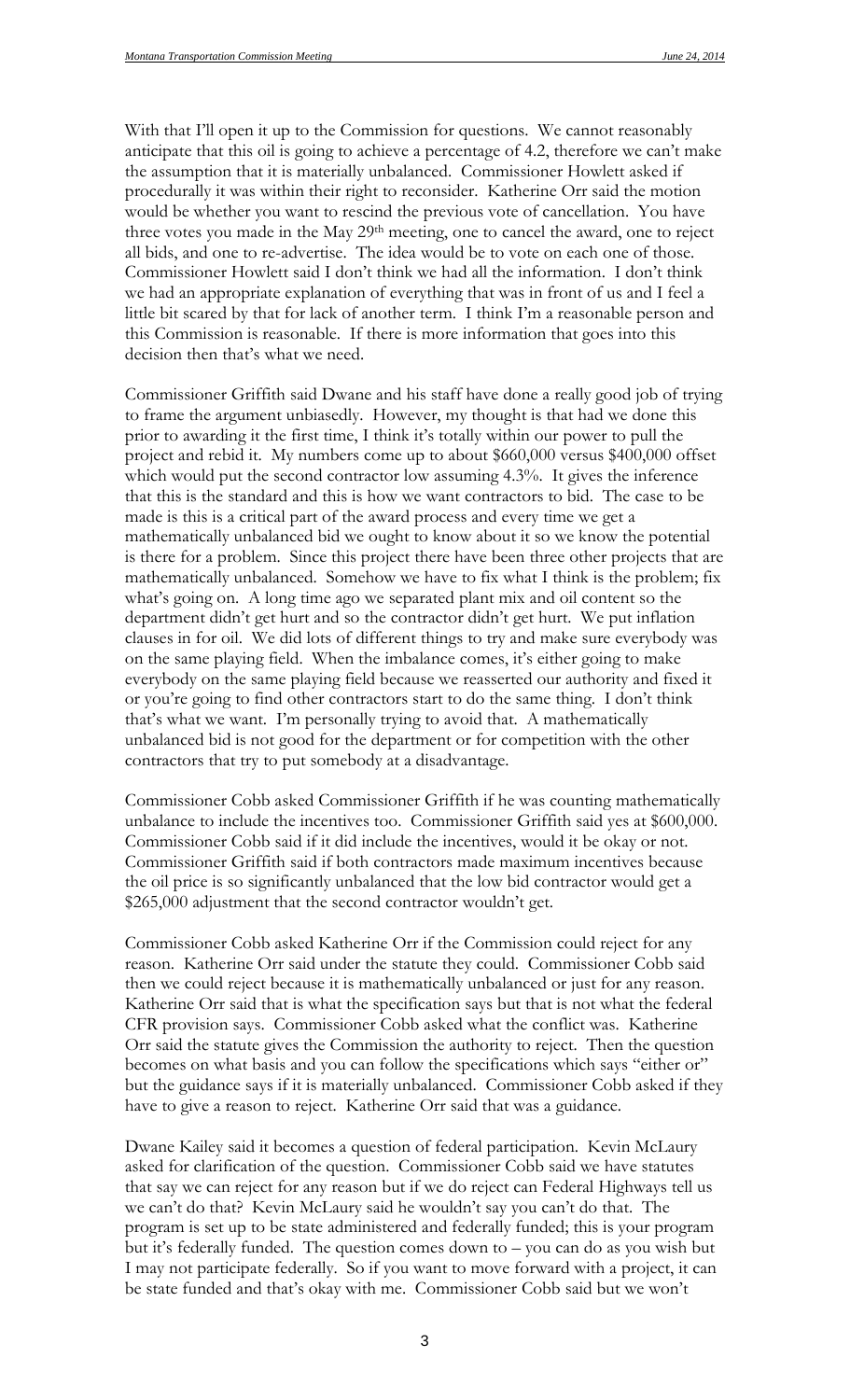know until you say if you're going to participate. If we reject Nelcon and we rebid it are you taking any position on what will happen; whether you will participate? Kevin McLaury said we have not been formally requested to review this so I'm just using what I've seen to date. Given there is no documentation to not award, there is a high probability I will not participate in this project and we would be requesting any federal funds back for the development. Never say never; we've not had the ability to analyze this but given my knowledge of this situation, we're far enough down the line, there is nothing in statute that would say that we shouldn't award it.

Commissioner Griffith asked if he was saying the Commission should just be a rubber stamp for the department. Kevin McLaury said the Commission has to do what you feel is correct. My role here is to answer questions for the Commission but my main role is to protect the federal investment and federal interest. Until we have the ability to analyze this fully, I cannot give you a full answer. What I told you is what I've heard from the state. I can't give you a full answer. Is the potential there that we will not participate? Yes. Commissioner Griffith asked if that meant the Commission did something wrong. Kevin McLaury said it was not about right or wrong; this is about whether the Commission takes an action that from a federal view … I'm protecting the federal interest and we don't agree. It's not about whether it's right or wrong. Commissioner Griffith said we would not be in compliance with the federal regulations. Kevin McLaury said in looking at the federal interests we feel the Commission made a decision we don't agree with and it's not right or wrong. Commissioner Griffith said with all the things we talked about, we don't have in front of us the federal view. We were within our rules as a Commission to do what we did. We don't have anything in front of us to say there is a violations of federal rule. Commissioner Howlett said we shouldn't be looking over our shoulder to see if the feds are going to approve of our action; that's not what this Commission is established to do. Kevin McLaury agreed with him. The Commission needs to do what they feel is right for this body and for this state. I have a separate role. I don't work for you and you don't work for me; we are at arm's length. That is the relationship I have with MDT – an arm's length relationship. I protect the federal interest. You make your decisions based on what you feel is most appropriate and I make my decisions based on the information I have in order to protect the federal interest. It's not a right or wrong issue. Commissioner Howlett said it is if you can deny funding for a project then it is a right or wrong issue. Kevin McLaury said he didn't see that; I don't look at it like that.

Commissioner Skelton asked if the CFR stated they can reject only if it is materially unbalanced not mathematically unbalanced? Katherine Orr said that is basically right. Kevin McLaury said if it was materially unbalanced, we wouldn't be here. We wouldn't be this far down the road. Mathematically unbalanced is just an indicator and you can award on mathematically unbalanced but it is the first step in the indication that there is something potentially more. Commissioner Cobb said in our specifications the unit price contained is mathematically and/or materially unbalanced, so if it is mathematically unbalanced we can reject. Katherine Orr said yes. Commissioner Cobb said it seems the department is saying they have to be both. Everybody seems to have a different interpretation of this and it is confusing to me. So if it is mathematically unbalanced, we can just reject. Katherine Orr said, under the state specifications, you can. Commissioner Cobb said the way he was reading it, if we were materially unbalanced there is no way we can award that contract with the fed's participation. That is an absolute and everything else is a maybe. If it is materially unbalanced and we approve it you are pretty much going to say no to that.

Commissioner Griffith asked where the threshold was. Commissioner Howlett asked Kevin McLaury if this was the card you hold in your pocket. There are going to be other projects that come in with this same scenario. We want to know if these things are going to happen. It seems to me that we ought to have some certainty in the decisions we make and not have a federal agency pulling this card or not pulling this card. Kevin McLaury said he wholly agreed with that. I ask you to think about this -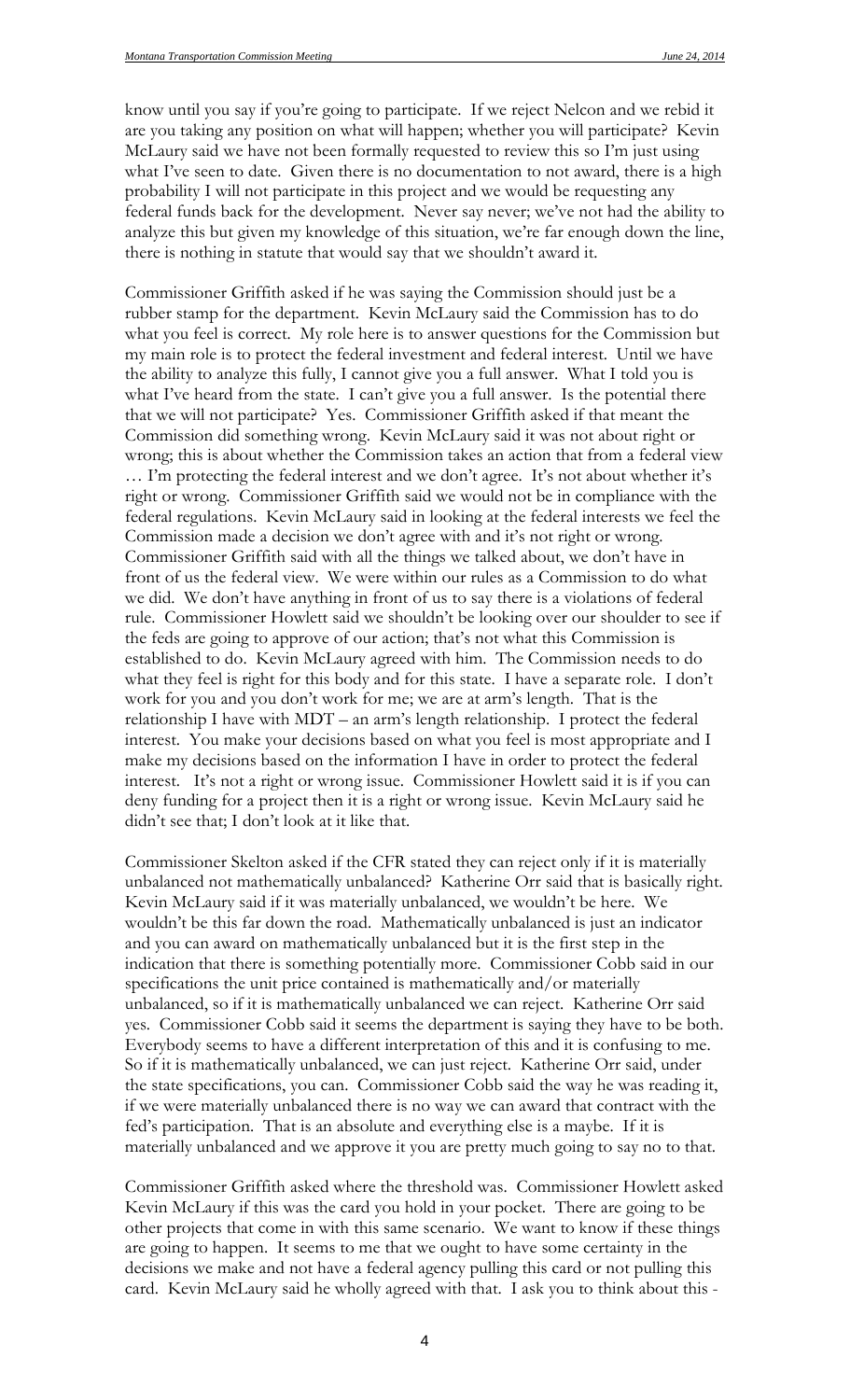if you were going to reject, what are you standing on to reject it? I understand you are saying it is mathematically unbalanced, but what is "mathematically unbalanced" – how do you define it, how do you set a process in place, was it in place when this contract was bid? Commissioner Howlett said that is the explanation that Mr. Kailey and Mr. Christensen are obliged to provide that I don't think we had when we made the decision. Knowing that we had the authority to reject it because it had the appearance of being unbalanced, that's what precipitated the motion.

Dwane Kailey said to date I'm not aware that MDT has recommended or the Commission has acted on rejecting a bid for being mathematically unbalanced. We've done a fair amount of research, we have not exhausted all options, but I will tell you in most everything I read so far that most states are very reluctant to reject bids that are mathematically unbalanced. Everything I've found involved materially unbalanced. It is a slippery slope. We did find some case law, 28 CFR specifically prohibits rejecting mathematically unbalanced unless two issues are met. I'm finding very little case law where states are rejecting bids for mathematically unbalanced. When we recommended award to the Commission we did not bring this information forward. We reviewed it and we believed it was mathematically unbalanced not materially unbalanced. We have now put a process in place when we see this type of action taking place, we will present that information and it will be included in your information. That was an area of improvement for MDT; we will step that up. To my knowledge we have not rejected a mathematically unbalanced in this department to date.

Commissioner Griffith said my original motion said that the bid was mathematically unbalanced with the potential to be materially unbalanced. The numbers I generated, the \$400,000 issue on oil and incentives, the potential was there to be materially unbalanced. That was the original motion. That was the way it was framed. I don't want to make this issue difficult for Federal Highways; I want to do the right thing for the Commission and for the department. If we don't have federal funding, Elk Park doesn't get done for a long time and I can't take the risk of that happening. I think there is a problem here that exists. This Commission followed its own rules but apparently those aren't the rules that make us comply with federal rules. There ought to be some synergy for that to happen and I'm not feeling that. To be honest this has been out there for almost two months and I would have hoped that by now Federal Highways would have said yes or no to federal funding. That being said, I'm not willing to take the risk for my district to lose \$8 million of federal dollars.

#### Mike White, Nelcon

I appreciate the opportunity to be here a second time. He thanked Dwane Kailey and Kevin McLaury for their efforts. I find them to be unbiased and I think you've done a great job. Thank you on behalf of 130 Nelcon employees and my sons who would be working on this project.

First of all, assumptions and probabilities reference things like 4.3%. It is very unlikely that, using the information the department used… I have a booklet of mixed designs since I started in the asphalt business in a three-ring binder and I have nothing like that. I figured the oil at 5.3% and it was bid at 5.7%. Another thing you might consider is on March 21, at 16:04 in a Q&A Forum on another federally funded project called Hardin, we had another contractor set a precedent prior to Nelcon's bid. The contractor, Denny DeVoe of Riverside Contracting, asked the department if they could utilize rap for the mix. The department said yes you can but the quantity that would have been represented in that bid originally did not change from the Q&A Forum. They therefore allowed the contractor to use a procedure to use less oil. Nelcon has figured out a way to save the state money – we used less oil. The oil is what costs the federal government all the money; the rock is pretty cheap. So we figured, through processes, how to come up with unique procedures to create the finds cleaner. The cleaner the finds are in crushing, the less oil it takes and we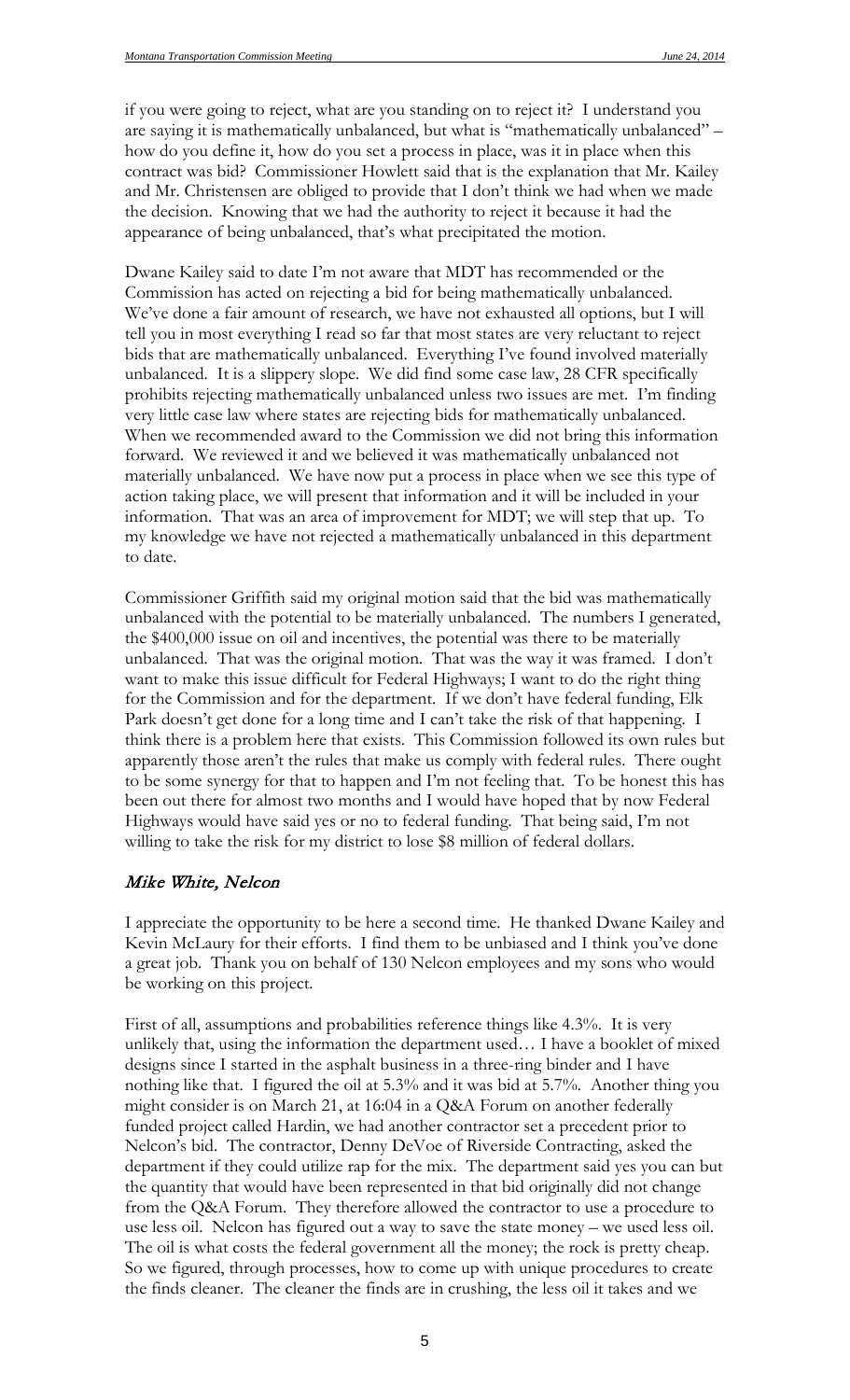pass those savings on to the state, \$442,000. In other bids I've saved you \$3 million than the next bidder. That's our job and if you stop the process of allowing us to use engineering and techniques and 30 years of experience, then you stop the competitive process. On the Hardin job, you've set a precedent and you have federal funds. The bid for the oil by that contractor where the quantity did not change is exactly the same price as my price of \$350. So you have already set a precedent. By the way I was second bidder on that job. By the way I did not protest. I thought it was a brilliant move by a brilliant contractor to save the state of Montana \$600,000. That contractor wrote an email to this Commission and said Nelcon cannot be materially unbalanced until the oil gets to 4.3%. I have no alliance with that contractor. I happen to know Marvin Raybine; I respect him very much and he respects me for starting my business on a home equity loan and accruing \$20 million of debt which I still have a lot to pay for. This project is of extreme importance to me and my family which are my employees. It is very important for you to know that you have already set a precedent on March 27<sup>th</sup> in a previous letting on a federally funded job on the Interstate the same as this Interstate project at the same exact oil price. Not only did you award that job but you facilitated, by a change in methodology in the Q&A Forum, to use less oil. Last time I told you that amount of oil change wouldn't be 50%, it would be 15%.

Commissioner Griffith said you did tell me that but I don't believe it because I do these designs myself. That was my business for 15 years so I know how much oil recycled asphalt takes. Mike White asked how much less would you think? Commissioner Griffith said it is somewhere around 4%. Mike White said I have some information on that particular matter. I had Rimrock Engineering look at this. Commissioner Griffith said he wasn't going to argue about it. The difference is apples and oranges. Mike White said it was not. Commissioner Griffith said yes it is; there is asphalt in the reclaimed oil that you get to take advantage of as a contractor by bidding rap. On this project the same question was asked whether you could use rap and the answer was no by the department. So you couldn't use rap, so you've got apples with rap at Hardin and oranges with no rap at Elk Park. Mike White said in both cases the results of whether their techniques that require less oil. The fact of the matter is the department didn't change the quantity of oil following a Q&A question. I have an email that is written by someone who is an expert that I've worked with for 15 years in helping Nelcon build mix designs to meet the requirements of Grade S mix – Paul Brown from Rimrock Engineering. I respect him greatly. This was written Sunday, June 8<sup>th</sup> written at 1:06 pm.

Hi Sam, over the last two years our firm has prepared two asphalt mix designs utilizing rap. One of the mixes was a 75% Bull Marshall Mix designed based on MPW modification criteria. The second mix was a Grade S Gyrotory Mix proposed for use on an MDT project. For both of these mixes .9% of the total asphalt oil was generated from the rap. .9% equates to approximately 15% percent less oil overall.

That is what I was eluding to last time. So what happened on Hardin is you set a procedure up to allow the use of rap and you did not change the bid quantity and you allowed an unbalanced mathematically bid at a price of \$350/ton. That's the exact price used on the Elk Park project. That's all I wanted to point out to you. You asked if there had been a precedent set and there has been and it's on a federal project as well.

#### Paul Thompson, Gilman Construction, Butte

Gilman has been doing business with MDT since 1969. I've been an Engineer and Estimator with Gilman for 31 years. We have a few comments on this. We've always tried to bid pretty much straight up and have the bids we submit reflect the actual unit cost of doing the work. There are times we think the quantity may be a little off but we refrain from taking advantage of that. Around 10 years ago MDT had some problems with unbalanced bidding and took some steps to try and reduce that. That's back when they were getting penny bids for traffic control and just generally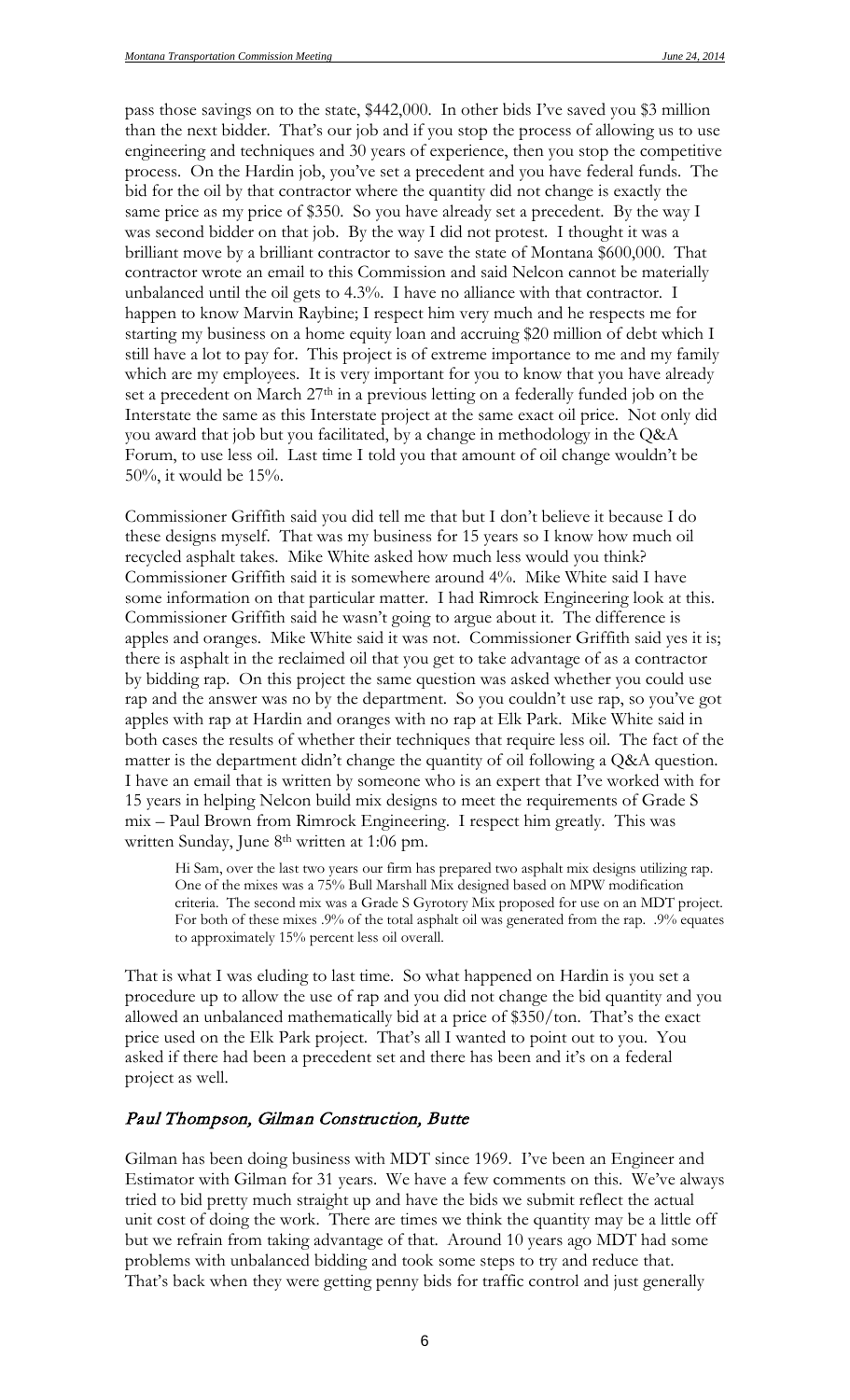unbalanced bids. Some of the things that came out of that were the Q&A Forum and also Specification 102.06. That specification doesn't talk about unbalanced bidding it just says that the bidder shall not take advantage of an error or perceived error in the quantities or plans and, if they spot one, they are required to bring those to the attention of the department prior to the bid. The preferred way to do that was through the Q&A Forum. The Q&A Forum was implemented as part of that whole program. That program was successful for a long time.

At that time there were a couple of jobs that were not awarded to the apparent low bidder. I don't know the details on the question of materially or mathematically unbalanced but I know those issues came into it and there were jobs that were not awarded. When the Specification was changed and the Q&A put in, the unbalanced bidding was greatly reduced. The department was very aggressive for a period of time in policing it. What would happen after bidding, if we were the apparent low bidder, we would get contacted by the department prior to award. They would say "this unit price seems high, it's outside the standard deviation, or this one seems too low and can you explain it." I remember writing dozens of short explanations to the department. They were usually reasonable explanations and we would provide those to the department and then they would finish their analysis. In the cases of the jobs we bid, they were all awarded and there was no question. MDT wouldn't only ask those questions on big projects but they would ask them on relatively small projects too. What I've noticed over the years is the department has become less aggressive in policing that. We haven't had any of those inquiries about our bids for at least 3-4 years now. I don't think the rules have changed, Specification 102.06 is still in the Spec Book and the Q&A Forum is still there, but I think the department has become a little bit passive and isn't investigating those like they once did. What I see is unbalanced bidding creeping back in. I see some penny bids for traffic control again and some bigger unbalances especially on asphalt that involves a lot of money.

When companies take advantage of perceived quantity error in this manner, two things happen. One, they lower the unit price they are bidding for something and on the portion of that material that they think they are going to have to buy, they put money to cover the rest of that in other items of the bid. On the portion of material or items they don't think they are going to buy because it was misestimated, they are able to reduce their bid by that difference. Commissioner Howlett said they don't want to get into the mechanics of what companies do; that's part of the business venture that you're in. I'd like you to state your position on this particular project because we need to move on.

Paul Thompson said that I don't think the Commission's action at the last meeting was strictly about materially unbalanced. If it was, logic would have dictated that you would have moved to award the job to the second bidder which you didn't do. If it was strictly about materially unbalanced, that would have happened. I appreciate you hearing us out. My only other statement is if this process is going to be allowed it is going to force all bidders to adopt the same tactics in order to compete whether we want to or not. It forces us to do that in order to remain competitive. Thank you.

Commissioner Griffith said it was with a heavy heart that he was doing this. It's only because we're put between a rock and a hard spot by the federal funding issue. As I said I'm not willing to do that and while I feel the Commission did right on this project but I'm not willing to see Elk Park go another four to five years without treatment.

Commissioner Griffith moved to rescind the May 29th Motion. Commissioner Lambert seconded the motion. All Commissioners voted aye.

The motion passed unanimously.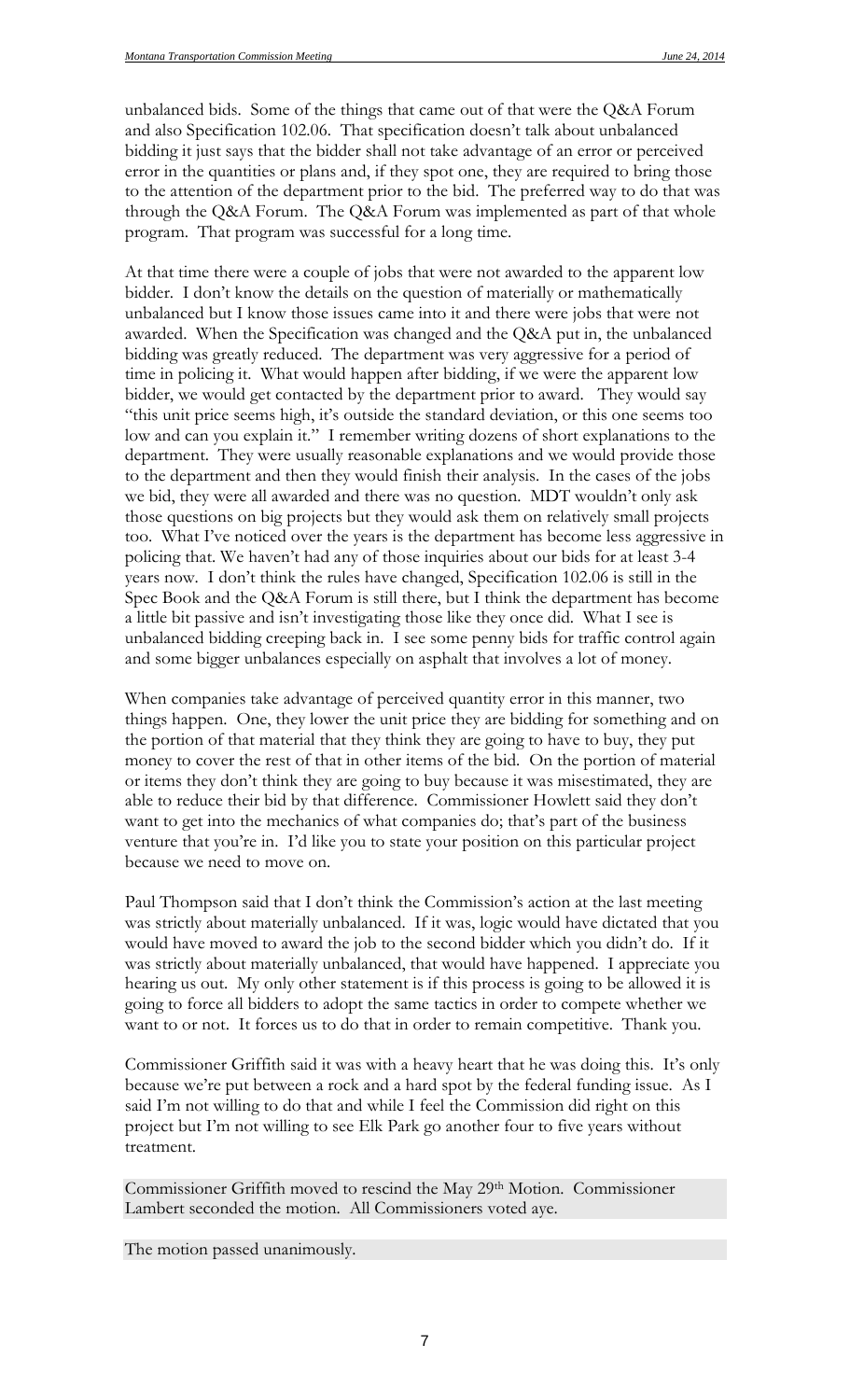Commissioner Griffith moved to accept MDT's original request to award the project as reported by the department. Commissioner Lambert seconded the motion. All Commissioners voted aye.

#### The motion passed unanimously.

Commissioner Lambert said the comment was made that the department was getting a little more lax. I don't think we had the information we should have had. If the department is not as aggressive as they used to be, I request they review their actions and get more aggressive and get us the information we need. Commissioner Howlett said I appreciate the desire to bring come creativity to the process and to potentially save the state money; I think that's good thing. If it means that procedurally in house as we review these that it takes a little more work then so be it. I don't think it's a bad thing that we bring a little more complexity to this because it is a very competitive market.

Commissioner Griffith said regarding Kevin McLaury's comments, bidding half the cost of oil is not right. That \$1.7 million difference between what it cost them to buy the materials is not right; we have to fix that. So there is an issue that the department somehow needs to fix. Traffic control is a big issue. We added traffic control and we did it as a unit price because we didn't' want people getting hurt. Traffic control gets done, there's no more accidents but when you bid it on the cheap, you tend to do it on the cheap to try and save money, that's not what we want. That wasn't the intent. With oil prices, we need to fix that. It's 25% of the project. The difference between those two bids under what it costs for the product, that's not right. There is something wrong with the bidding process if we allow that to happen. I hope somehow that, not just projects like this that has oil but projects that bid a dollar for traffic control and any other major issues that play to the favor of … We can't allow that to happen.

Commissioner Griffith said the only thing that I feel bad about the way I handled this is that I didn't do it at the first meeting. I apologize for that. I should have handled it before we awarded the project. Frankly we're going through a time when we're running out of money and we're delaying projects. We have a myriad of reasons why we don't need to award a project. The point is we need to fix this. I understand you think Hardin was the same but I don't. Regarding Hardin I said to Dwane and Kevin that we ought to have a unit price for rap, either an alternate or something because I want everybody to be on the same playing field. I hope we go from here and by the next meeting we can have some solid answers. Number one, there is a discrepancy on the 29<sup>th</sup> that we didn't know about regarding our rules versus federal rules. Somehow we have to weigh that out and rectify that because the Commission shouldn't be on a different playing field than the federal government. We need to make those corrections because if we don't then the next time we get bids in we will have more issues to deal with at the next couple of lettings until we fix the problem.

Commissioner Cobb asked Dwane if he was going to put in place a process to address mathematically unbalanced and materially unbalanced. Dwane Kailey said MDT researched it and I'm very concerned with the lack of case law out there. Commissioner Cobb asked if he was going to get a process in place and get back to the Commission. Put it in writing also because someday we'll get in a court fight and we'll need it in writing. Secondly, on materially unbalanced and mathematically unbalanced, it seems like the department has a view point about what it is and the contractors certainly seem to do it. So maybe you could give us some examples of what you mean by that so they all know what it means. For example, Riverside is really good about asking why this is short but in Nelcon's case you just said "Hardin did it" with no further explanation. The department is actually defending you in trying to explain what they are but the contractors need to explain it in writing. An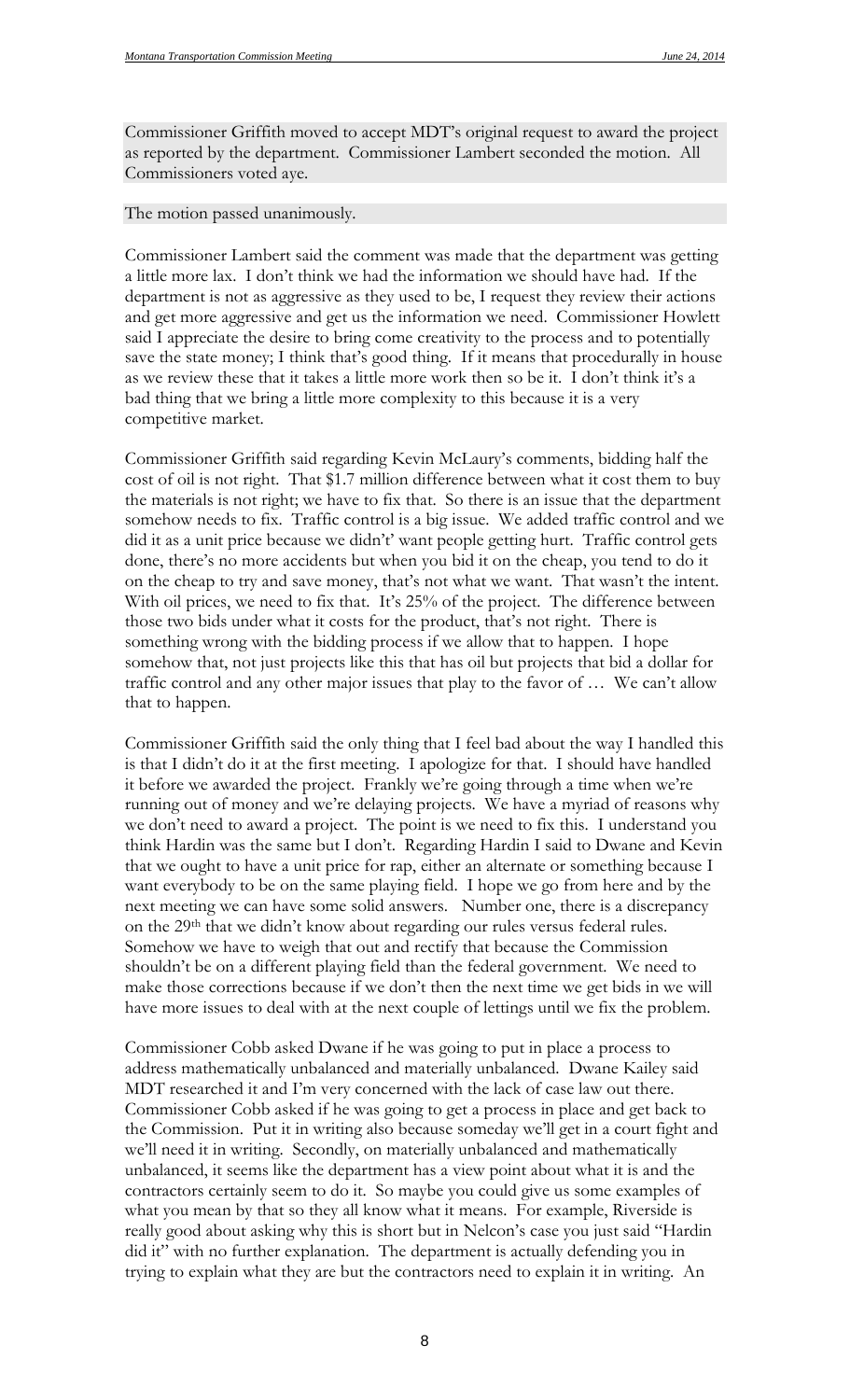explanation works much better for everyone to understand. So the contractors need to defend themselves in writing and Riverside is a good example of doing that. Dwane Kailey said MDT does have a process of analyzing the bids but we haven't had a process for presenting that information to the Commission and we will adopt that.

Katherine Orr said you also made motions at the May 29<sup>th</sup> meeting to the effect that all other bids would be rejected and you would re-advertise the Elk Park project. You may want to vote to rescind those votes as well. Commissioner Cobb asked if she had any other comments for the Commission. Katherine Orr said she had read all the minutes and documents and the way I see it in the first go-around on May 6th there wasn't a discussion of these factors. Then on May 29th there was a discussion but it wasn't from the department. I agree that there should be a process in place so the Commission has a baseline for votes.

Commissioner Griffith moved to rescind the May 29th Motion. Commissioner Lambert seconded the motion. All Commissioners voted aye.

The motion passed unanimously.

### *SF129 - Guardrail N Polson & SF109 – Guardrail/CBR – S of Somers, H&L Construction*

Dwane Kailey said on the May 20<sup>th</sup> second letting we held out one of the projects because we identified a project that was mathematically unbalanced. Given the discussion on Elk Park I felt it was most appropriate to hold that project knowing we were going to have this meeting to make sure we had a good discussion on the project and answer any questions the Commission may have. Kevin Christensen will read the bid to you.

Kevin Christensen said we conduct a detailed analysis of every bid and we do write the letters, we do make the phone calls to the contractors, it is just something that hasn't been visible to the Commission in the past. We understand that is an area that we need to improve. We have been giving the bids that scrutiny, it's just something that is not publicly visible.

This a guardrail and concrete barrier rail project south of Somers. The engineers estimate is \$390,339.00. We had three bidders. The low bidder is H&L Construction, Inc. They bid \$363,135.30. H&L Construction is a Disadvantaged Business Enterprise. The reason we held this bid out is because it is mathematically unbalanced. They bid \$.01 on traffic control. I called H&L Construction and they indicated to me that for this particular project it was easier for them to bid a daily rate and put that in their mobilization rather than looking at the units and trying to figure a unit cost. It was just an accounting thing. To add to that discussion a little bit more, on certain projects we went to a lump sum traffic control quite a while back. That was met with a lot of controversy. The contracting community is split down the middle on whether they love it or hate it. We're trying to find a balance. Right now we like to put lump sum but as I said some of the contractors don't like it. So when we find a job that is fairly well defined operation-wise, we tend to put a lump sum on that. When we have the bigger jobs like big grading jobs, we put units on them. This was a job that was right on the border and it could have been either/or. I suspect that during the border review because we get a lot of flak when we in put lump sum we decided to go units on this.

Analyzing this bid it is mathematically unbalance but not materially unbalanced. You can take the traffic control item completely out and H&L Construction is still the low bidder. You can suppose there will be one million units of traffic control and H&L Construction is still the low bidder. In all the scenarios we ran through H&L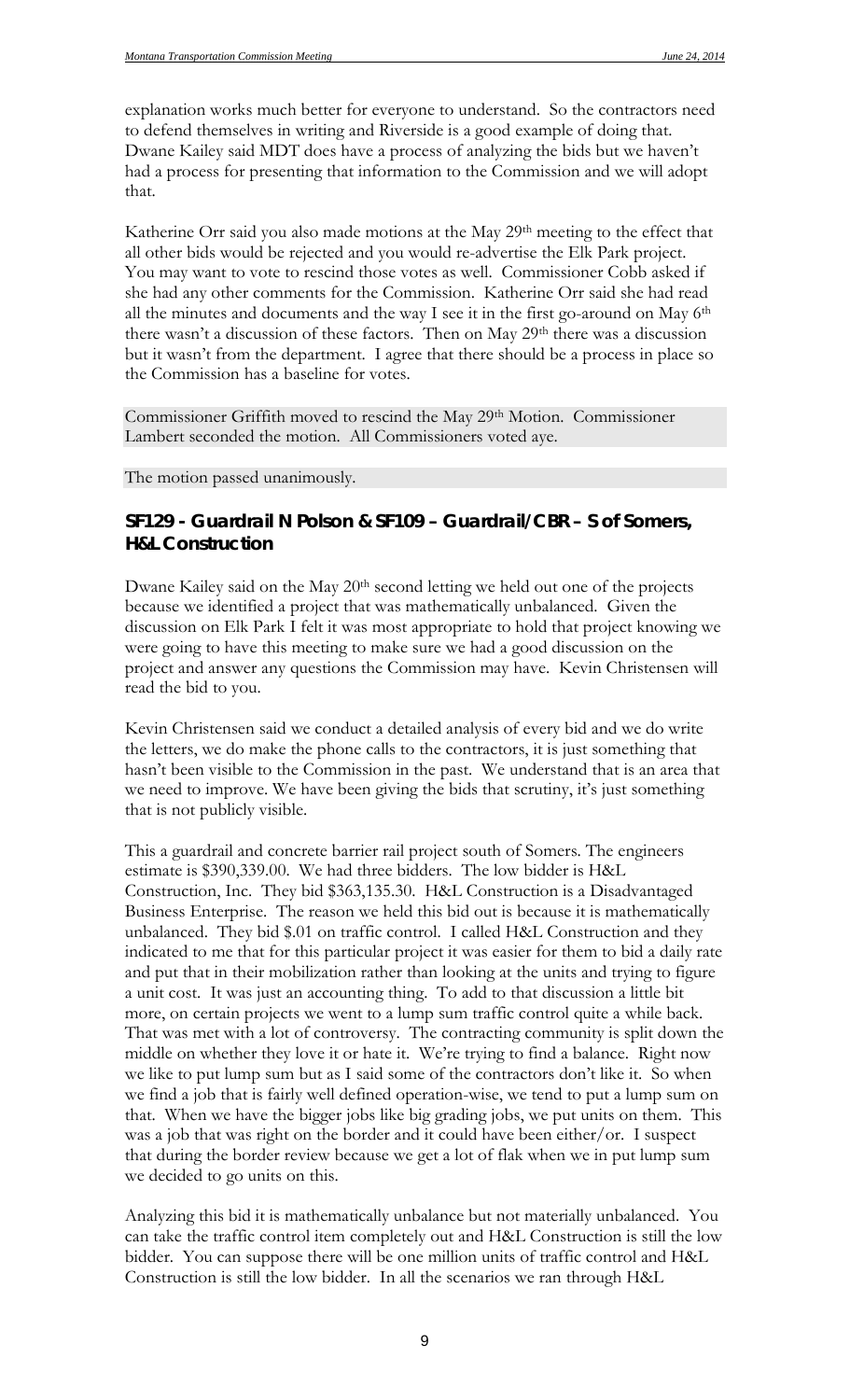Construction is the low bidder. We would normally have recommended award in our conference call but, given the issues of Elk Park, we thought we'd have the discussion today.

Commissioner Griffith didn't agree. He said one million at \$.70 would be \$500,000. Kevin Christensen said H&L Construction would still be the low bidder. The point I'm trying to make is, regardless of the fluctuation in traffic control units, H&L Construction is still the low bidder. Commissioner Griffith agreed with that. Kevin Christensen said therefore this is not a materially unbalanced bid. Regardless of the fluctuation, Mountain West Holding is going to be high every time no matter what. Commissioner Howlett asked if the project was on 35 or 93. Kevin Christensen said it's on both. Commissioner Howlett said they would have gotten it either way but we don't want them to cheapen up on traffic control. I know it is easier for the department if it's a lump sum because you don't have to track all the candles but maybe that is just part of being the department.

Dwane Kailey said he agreed. We are trying to find a balance with the contracting community. I think we're there because we did see a number of bids a couple of years ago coming in with really low traffic control bids. I spoke at the MCA meeting and told them we did not want to see that. So that ended it for a while. We have seen some but it's been fairly sporadic. Commissioner Griffith said at one time they used to put the bid price in for all the contractors. Kevin Christensen said they used to do that but again I don't think that is fair to the taxpayer. If this continues and becomes a pervasive problem, it is something we are going to look at. One of the things we've done is for the last two years we've been having an MDT/MCA Traffic Control Summit off site. We've been able to solve a lot of problems in those and I think this will be a topic for the upcoming meeting.

Dwane Kailey said it is our recommendation to award the project to H&L Construction.

Commissioner Griffith moved to award SF 129 Guardrail N Polson & SF 109 – Guardrail/CBR South of Somers. Commissioner Skelton seconded the motion. All Commissioners voted aye.

The motion passed unanimously.

Commissioner Howlett asked MDT to keep the Commission apprised of awards. Maybe on our award notice there could be an asterisk if you think it is mathematically unbalanced but still recommend award. Kevin Christensen said it is our intention to make sure that the Commission is apprised of any kind of issues along those lines. Commissioner Howlett said anybody who bids \$1 for a manhole cover, even though it is mathematically balanced … to be honest the reason we've gone as far as we've gone without much input from the Commission is there is a level and a sense of how good a job MDT is doing. As a Commission we didn't look into as much as we should have because of the sense of comfortability that you guys give us. If we open the communication a little bit so we can see that, I think that would be good.

Commissioner Cobb said it would help if the federal government would say how they are doing things so that when they challenge something, they know what our rules are ahead of time so if we say no to something they will know why. That will help to have a record of the Commission's involvement in things earlier.

### Scott Long, H&L Construction

I just want to say thank you to the Commission for making the decision. I appreciate it. Thank you.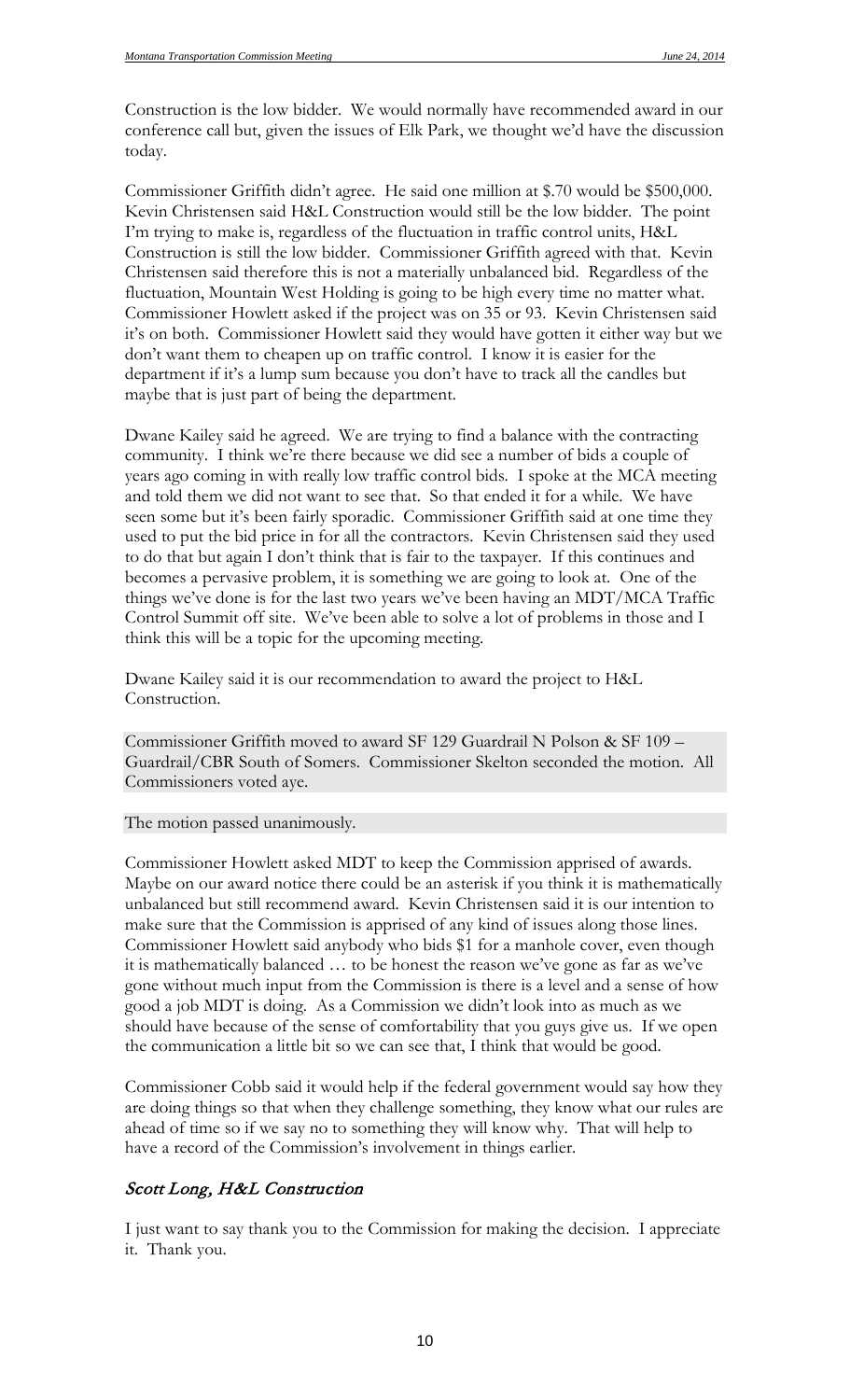### *Agenda Item 1: Letting List*

Kevin Christensen presented the Letting List to the Commission. We have eight projects for your consideration.

No. 101 is College – Main to S 19<sup>th</sup>, Bozeman. Engineers Estimate was \$5,187,583.96. We had two bidders, the low was Knife River Corporation out of Belgrade. They bid \$5,780,777.25. They were 11.43% over the Engineer's Estimate. There as a 0% DBE Goal and we had 5.32% participation. This project was a little over 1% outside of our guidelines. We took a look at the project. This is an urban project in tight quarters and we underestimated some items such as street excavation and special borrow and RCP. There is an explanation attached to your packet that explains some of the areas where we were able to bring the project within guidelines. We are recommending that award.

No. 102 is Storm Drain NE of Kalispell. Engineer's Estimate is \$4,228,926.65. We had three bidders and the low bid was LHC, Inc. out of Kalispell. They bid  $$3,616,122.10$ . They were 14.49% under the Engineer's Estimate. There was a 0% DBE Goal and we had 2.72% participation.

No. 103 is Sheridan – Southeast. Engineer's Estimate is \$3,417,530.45. We had three bidders and the low bid was Helena Sand and Gravel, Inc. out of Helena. They bid \$3,282,745.75. They were 3.94% under the Engineer's Estimate. There was a 0% DBE Goal and we had 0% participation.

No. 104 is Little Peoples Creek/MT 11-1. Engineer's Estimate is \$3,165,367.06. We had two bidders and the low bid was TCA, Inc. out of Bozeman. They bid \$2,883,633.50. They were 8.9% under the Engineer's Estimate. There was a no DBE participation.

No. 105. Girard E&W. Engineer's Estimate is \$2,879,645.20. We had three bidders and the low bid was Riverside Contracting, Inc. out of Missoula. They bid \$2,751,414.10. They were 4.45% under the Engineer's Estimate. There was no DBE participation.

No. 106. Silverbow Creek – 4 miles South of Opportunity. Engineer's Estimate is \$1,761,196. 19. We had two bidders and the low bid was Dick Anderson Construction, Inc., Great Falls. They bid \$1,266,832.77. They were 28.07% under the Engineer's Estimate. There was a 0% DBE Goal and we had 6.93% participation. For the Commission's information we had a decimal error on the Engineer's Estimate on "remove structure" item. We meant to have in the estimate \$50,000 and a decimal error made that \$500,000 and that is why this bid is so much lower than the Engineer's Estimate. Commissioner Griffith asked if it was still within guidelines. Kevin Christensen said yes.

No. 107. SF 119 – Jct. US 93/Skalkaho Road & SF 109 – Flasher – N of Lost Trail. Engineer's Estimate is \$120,097.05. We had two bidders and the low bid was Mountain West Holding Company out of Billings. They bid \$131,255.43. They were 9.29% over the Engineer's Estimate. There was a no DBE participation.

No. 108. Slide Repair – West of Brockway. Engineer's Estimate is \$238,396.00. We had six bidders and the low bid was Riverside Contracting, Inc. out of Missoula. They bid \$179,690.25. They were 24.63% under the Engineer's Estimate. There was no DBE participation.

Staff recommends awarding projects 101 through 108.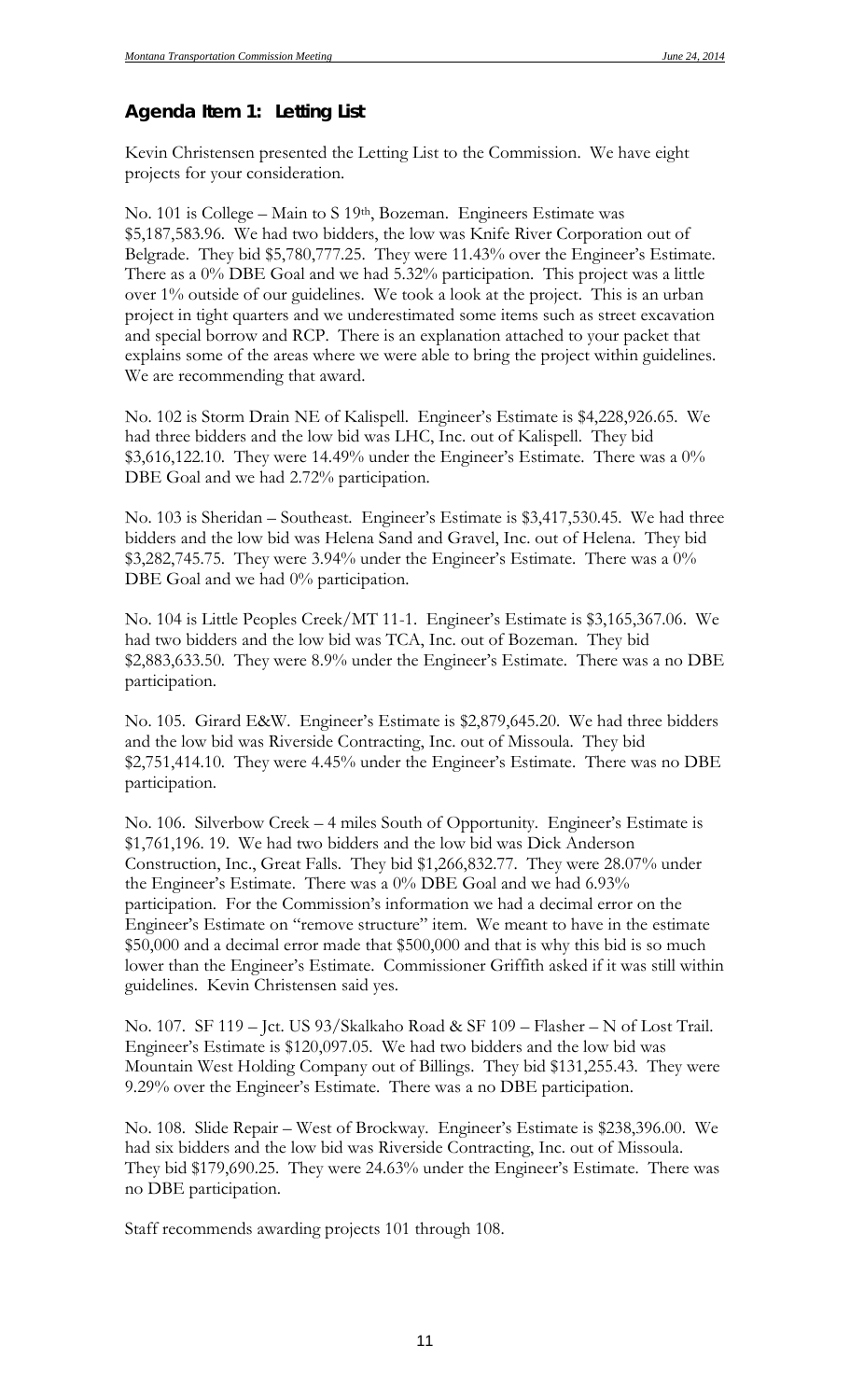Commissioner Howlett asked about the Little Peoples Creek project. Is that on the Fort Belknap Reservation? Kevin Christensen said yes. Commissioner Howlett asked if TERO was in place on that project. Kevin Christensen said yes there was a project specific agreement required on every project.

Commissioner Lambert moved to approve the Letting List. Commissioner Griffith seconded the motion. All Commissioners voted aye.

The motion passed unanimously.

### *Agenda Item No. 2: Secondary 238 - Lewistown Southeast*

Dwane Kailey said at the last meeting we presented the speed zone for Secondary 238, Lewistown SE. With your review and approval, your motion and subsequent approval was for the interim speed limit. After the meeting it was pointed out to me that the last two plus mile segments of the roadway actually had a posted 35 mph speed limit which was not part of the interim. However, we cannot find anything in our files that substantiates or justifies that 35 mph special speed zone. I need the Commission to adopt a special speed zone for that segment. Staff's recommendation is to do that.

Commissioner Griffith asked if we changed the recommendation. Dwane Kailey said you chose to adopt the existing interim speed zone. If you recall we had an individual from the area testify regarding the speed limit and he was in favor of the interim rather than going to the higher speed of staff recommendation. However, as you see on the map, you will notice there is a two-mile segment that isn't covered under the interim. So based on your motion, we were uncomfortable with moving forward with the 35 mph speed zone.

Staff's recommendation, based on our review of the roadway, traveling speeds, accident history, nature of the roadway, access, is for a 45 mph speed limit. Currently it is posted 35 mph but we can find no action by the Commission that established that 35 mph. We suspect the county or some other individual that purchased a sign and put it up. It would be 45 mph from MP 9.7 to the end of the pavement about 1.4 miles long. Commissioner Lambert asked if that tied it all together. Dwane said yes.

Commissioner Lambert moved to adopt the 45 mph speed zone as recommended by the Department on Secondary 238, Lewistown Southeast. Commissioner Griffith seconded the motion. All Commissioners voted aye.

The motion passed unanimously.

### *Agenda Item No. 3: Ronan Urban*

Dwane Kailey said he got a note today that is excellent news for the Commission. It is an MOU between the Department of Transportation and the City of Ronan. As you are aware, we have had some challenging discussions with the City of Ronan as it related to impacts or non-impacts to the Park on First Avenue in Ronan. With a lot of blood, sweat, and tears and hard work by the District staff as well the Consultant and staff here in Helena, we now have agreement with the City of Ronan. The City of Ronan signed the MOU and most importantly they have signed the letter of Diminimus which was key for us to keep this project moving. So at this time we have a very viable project in Ronan Urban. Furthermore, I have sitting on my desk the signed Agreement and Contract with Morrison-Maierle and KLJ Consultants for Post Creek Hill. I also have the schedule for Post Creek which is very preliminary but at this point in time but does show viability for 2019. So we're in accordance right now with the Red Book as you established last fall. As far as staff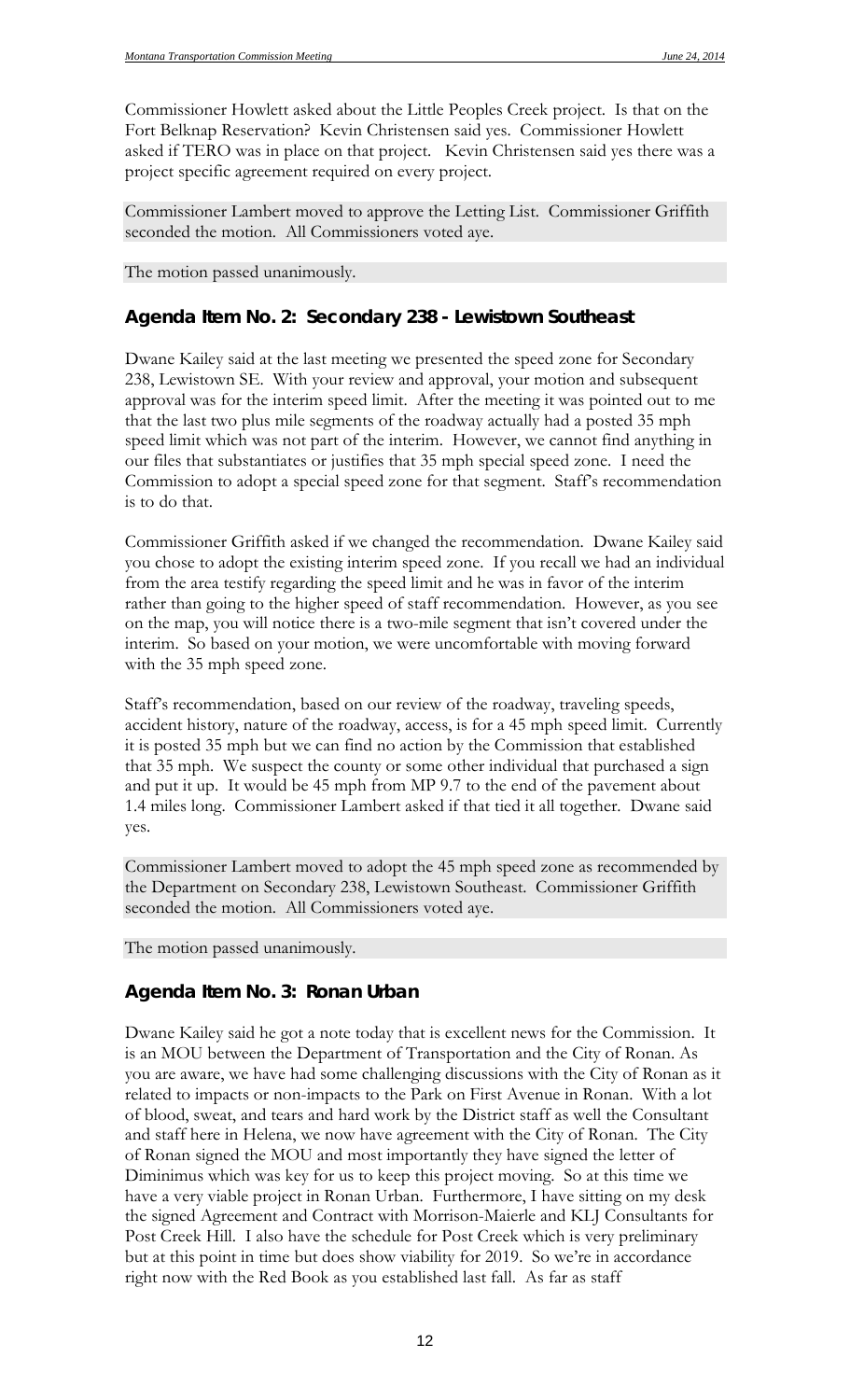recommendations for any changes of priorities, my recommendation would be that we hold off on any prioritization changes until we have a Red Book this fall. Everything is back on track and we have a viable project in Ronan as well as Post Creek Hill. Commissioner Howlett thanked Dwane for his persistence.

Commissioner Lambert asked if they were recommending that the Commission do nothing. Dwane Kailey said at this point in time I recommend the MDT staff stay in accordance with the direction you gave us last fall in the Red Book and make no change at this time. Commissioner Howlett said the Commission's decision at the last meeting stated they needed a decision by Ronan today. We have that decision, so we can put that issue to rest.

Director Tooley said he appreciated the hard work of the staff. I've pushed them harder than they appreciated to make sure this question was answered by today. As a matter of fact Administrator Toavs drove up to Ronan to get the documentation this morning to make sure he had it in hand before this meeting. Commissioner Howlett said he appreciated that.

### *Agenda Item No. 4: 2014 Standard Specifications Book*

Dwane Kailey said we have presented you with our Spec Book as relayed in our previous meeting on May 29<sup>th</sup>. The majority of changes relative to the Spec Book are associated with adopting the Standard Specifications which are already included in contracts we let today. With that we have sent to you a subsequent EO showing the process we go through as well as concrete section 511 that we have updated in accordance with the MCA and the concrete industry. It is a savings and a benefit to the agency to adopt the new Spec Book. As you recall there was a substantial portion of the contract that is supplemental specifications and it will allow us to remove those supplementals out of those contracts and make them a part of our standard specification which will be a savings to the agency as well to the contractors in dealing with that. It is staff's recommendation to approve this Spec Book as presented.

Commissioner Howlett asked if some of the discussion this morning was included in the specifications regarding baseline data or baseline spec. Should those be added to that? Dwane Kailey said my recommendation is that we do more research on that. I'm assuming you are referring to "mathematically unbalanced and materially unbalanced" specifications. I believe we need to do research on that. Everything I found so far is leaning away from putting in a hard line stance on mathematically unbalanced. Commissioner Howlett said he was referring to the content of oil and gravel and having some baseline that is required. Dwane Kailey said that is what I am referring to. We are talking about mathematically unbalancing of projects and I feel we need to research on that and then bring that back to the Commission with a recommendation as well as the MCA. Commissioner Howlett said then we could add that as we go along. Dwane Kailey said that is correct; we would adopt that with approval as a supplemental specification or a special provision, whichever is appropriate. My recommendation would be that we not hold the adoption of the new Spec Book until that is completed.

Commissioner Lambert moved to adopt the 2014 Standard Specification Book. Commissioner Skelton seconded the motion. All Commissioners voted aye.

The motion passed unanimously.

## *Agenda Item No. 5: Project Specific Agreements (PSA)- Tribal (MOU)*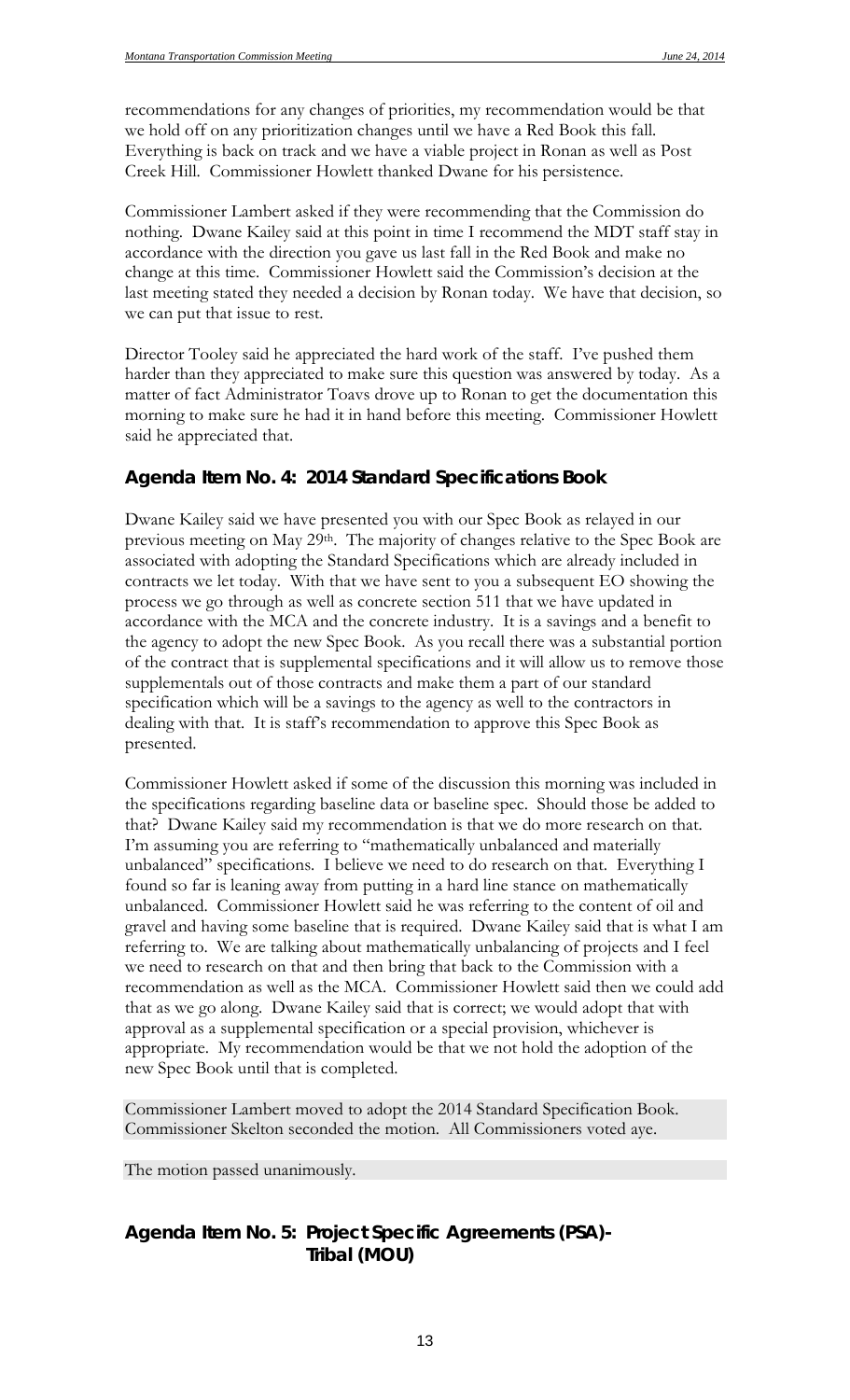Pat Wise, Deputy Director, presented this agenda item. She said there was some question about having percentage DBE's in Project Specific Agreements. Patti McCubbins will talk more about the DBE Program and the methodology they have been developing for DBE goals. Today we wanted to talk about Project Specific Agreements (PSA's) and how they relate to Memorandums of Understanding (MOU's) with Tribal Governments around the state. As you probably know MDT has MOU's with Tribal Governments around the state. These MOU's are government-to-government relations to help qualify our relationships with Tribal Governments concerning construction of contracts through MDT. They are a fiveto-ten year agreements where we renegotiate the language in those channel provisions and what they are going to look like with the Tribes. We are currently up to date with all of those MOU's with Reservations around the state. Each MOU has particular language about Project Specific Agreements.

Now we don't do a lot of work on Reservations but where we do the intent of the PSA was to revisit again the specific and general provisions in the MOU to make sure we're on the same page with the Tribe before we advertised the contracts for bid through MDT. What Eli did for you in the materials he presented, was to give you a sample of both a Memorandum of Understanding and then a Project Specific Agreement that is applicable for a project that will be let this summer.

Generally PSA's include spec provisions out of the MOU that cover TERO percentages, an indication that MDT will apply existing TERO payments, that we will look at hiring preference employment on the Reservation, and that we will work with … for example in Crow there is a specific provision about the environmental officer on the Reservation and our obligation to work through that agency, our obligation to work with the TERO officer if there is a pre-bid conference and during that conference to walk through all of the provisions of the MOU. In the Crow MOU there is also a small paragraph that talks about encouraging DBE participation in this contract. The Project Specific example that Eli provided for you does not include that DBE preference but remember in the context of the MOU there is language that says that the PSA's will not include language that is not consistent with the MOU. So in general, we say will participate with whatever the DBE goals are in the state and that hasn't changed. The PSA cannot obligate the department to any higher DBE participation than whatever our obligation is under the DBE Program but it applies.

You were concerned about seeing the percentage goal taken out of the PSA's. I think Eli's letter to the Commission indicates that he didn't feel that was an appropriate place to have that and I would rely on his legal interpretation of that. Whether it's in there or not, we can't exceed the obligation we have towards finding Disadvantaged Business Enterprises to engage in contract work with MDT but I think we can hold that line. Commissioner Howlett said we can't exceed it if they are meeting their goal but if they are not we can exceed it. Pat Wise said yes that is right. I think that's an obligation between the contracting community and MDT not in the MOU attached to the PSA.

We've had this conversation within the organization as to why the DBE Project Specific Goals were in the PSA's at one point. I would guess that over the history of the DBE Program when contractors weren't meeting the race-neutral goal that we probably included the language to remind contractors they had an obligation to meet our state DBE goal particularly for that project. I would rely on our legal staff's interpretation that it was not the appropriate place to have language about DBE in the PSA's. Continued notification of the fact that the DBE Program exists in the state and that we have obligations as the transportation department to meet those goals is important. We should be providing information and education about that and I think that goes to the contractors. In all of our contracts at this point there is very specific language referring to DBE's. Patti will talk to you a little bit more about stepping up some of the education opportunities for the contracting community.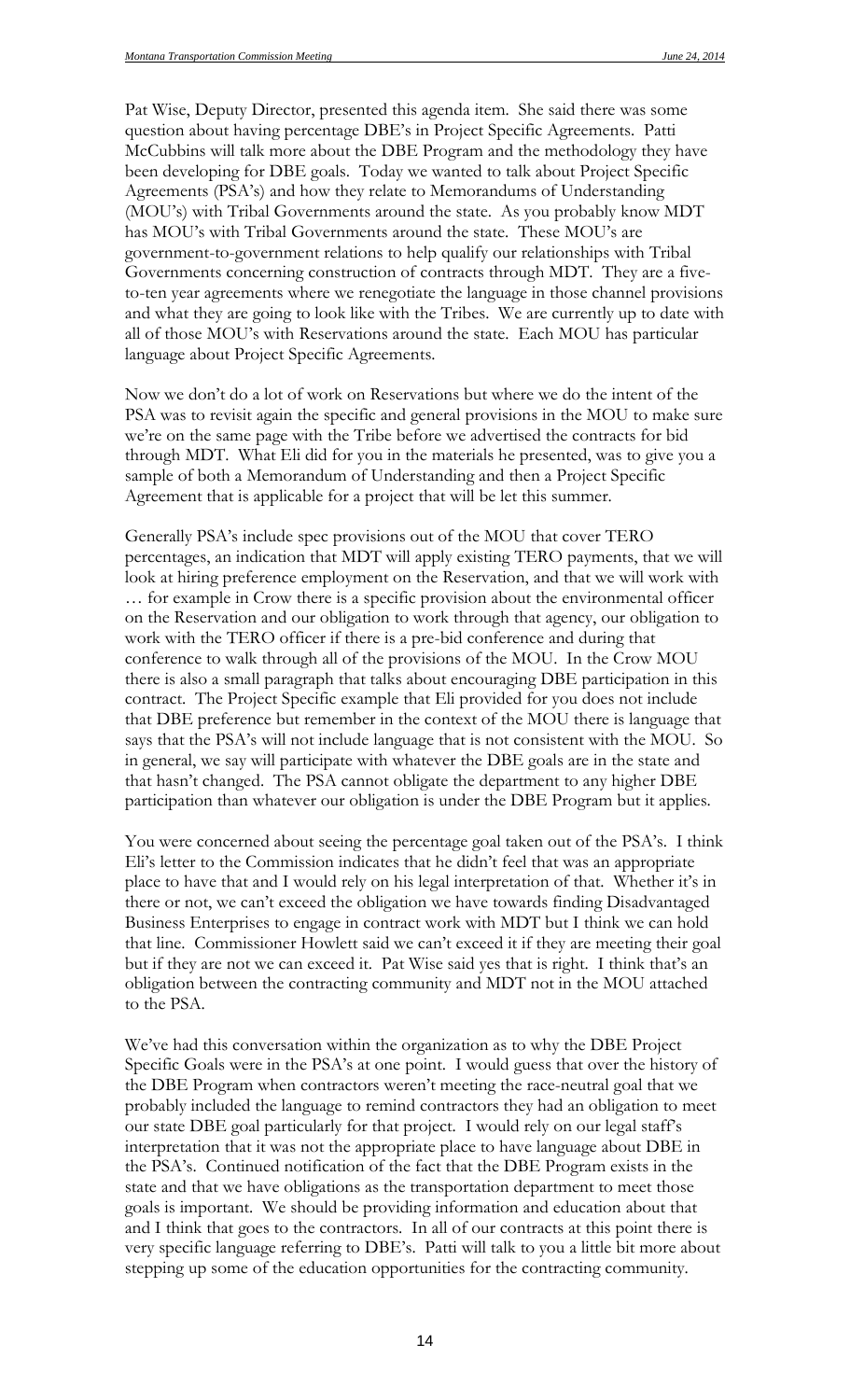Commissioner Griffith said the problem is that literally at one time it was 10% but more recently it is 6% and then it changed to 3.56% but it happened without Commission involvement or discussion. That's a big range for not involving the Commission because we have to enforce the contracts with DBE goals. I remember a project in my district we had to take it away from the low bidder because they didn't meet their DBE goal. Pat Wise said all of a sudden it changed and we didn't have specific goals anymore. Patti will walk you through that timeline because it's confusing and it has changed.

The point to talk about the MOU's and PSA's and TERO is to show you that we have a process in place for our TERO obligations and to make sure that contractors know that on Reservations we have a process through pre-bid conference, award conference, and language in the contracts that talk very specifically about our TERO percentage obligations and preference employment. In the Crow example that you have, there is specific language about gravel obligations to buy gravel on the Reservation when they can and that language is included in the PSA. The environmental piece isn't in the PSA but it is included in the MOU's. So there's quite a process that engages the TERO side of this. The DBE language in your example is not specific to a goal but just indicates that we will work with the Tribe to ensure the DBE's are utilized.

Commissioner Howlett said part of my confusion with this thing was really not understanding the difference between DBE and PSA because obviously you have training programs that are training people in heavy industries and those provide some opportunity to gain employment. It's kind of like pouring water down the drain. There are a couple of things: you said we don't do many projects on the Reservations. We've done more projects on Reservations in the last five years than we probably did in the previous 50 years. That's good because those people are dying on those roads as well. I think understanding the Tribe's being at the table, working with those PSA's that bring big construction companies into Reservation communities with their own crew when you've got Tribal people trained to do some of the things they need. Patti did take the time to stop and visit me in my office and explain more of the DBE program and I'm anxious to hear her presentation today. I just want to do everything we can to make sure we provide opportunities to disadvantaged businesses to do work with the state of Montana and when we're dealing with Tribal Nations that they are afforded every opportunity they are entitled to under the law. That's my position.

Commissioner Lambert asked if there was an MOU with each project and are they project specific. Pat Wise said with each project there is a new Project Specific Agreement. Commissioner Lambert asked if there was an overall one. Pat Wise said the MOU applies, it's negotiated, and they run from five-to-ten years and all of them are affected. We are current with our negotiations with the Tribes on MOU's. The Project Specific Agreements would refer them back to the MOU's that are in effect for that time period. Yesterday Kevin and I looked at an on-Reservation contract as an example, the PSA is there and signed by the Tribal Chief as well MDT and that's part of the legally binding contract. Commissioner Howlett asked if the Guardrail North of Polson project had a PSA in the contract. Dwane Kailey said yes.

#### *DBE Discussion – Patti McCubbins, MDT Civil Right Bureau*

Patti McCubbins thanked the Commission and apologized for not being at the last meeting. I listened to the last recording and visited with Chairman Howlett because I wanted to be very specific in answering your questions so I can make this as clear as possible. It is a very difficult program and has a lot of different components and there are lots of various federal regulations that apply to this program. I will do my best to answer your questions and if I don't have the answers we'll research it and get back to you.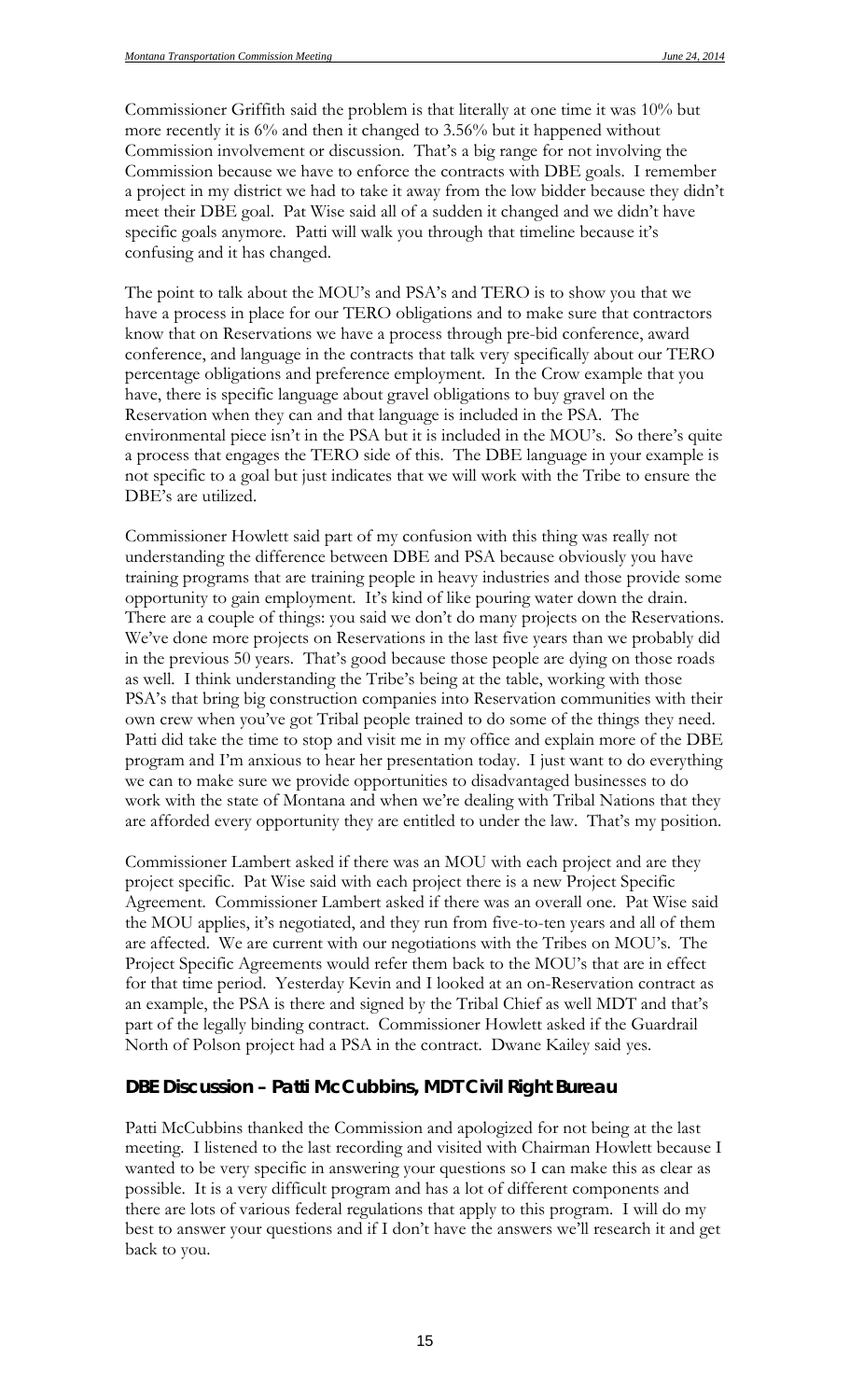You received a variety of documents in your packets. The first one describes the DBE Program as a whole. I want to give Dave Fuller credit for that because he has been our right arm in working through the DBE Program and all the components of it. The next piece of information you have is the goal methodology that we have submitted. Megan Handle who is the person who makes sure we are in compliance with federal regulations and she worked through the DBE Goal and Methodology this year for us. The program has to do a new Goal and Methodology every three years and that's why you see a lot of the changes. We had the 10% goal at one point because that was a national goal. That changed with the Ninth District Court when we lost the lawsuit in Washington and put us in a different position. So we then had to validate having other than the 10% goal; we had to make it specific to the state and what disparity we had within the state. That's when things started to change.

One of the questions Commissioner Cobb had is if we go "race neutral" which is where we are with our new Goal and Methodology, do we have any kind of penalty or follow-through with that. With "race neutral" we do not other than to work very closely with MCA, our own construction and engineering firms, to make sure we reach and attain that goal. The penalty applies if we don't reach and attain that goal, then we have to report to FHWA whether we've met it or whether we haven't and if we haven't explain what are we going to do to meet that goal. If we've exceeded it then we want to capitalize on that and continue to move in that direction. To answer that, and I'm sorry to say, we don't have.

We do have the new Disparity Study that we are putting out for RFP at this point. We have involved two of our DBE's. One is a Native American and the one is a woman and one is an MCA contractor that works a lot with our DBE folks. They are going to be a part of the RFP process. The Disparity Study is to identify any disparity that we have in the state of Montana. Montana is relatively small and our despaired groups continue to show up – its women and its natives. That is what we'd expect and that is where we focus the majority of our attention.

I shared with you a simple little graph that shows the ups and downs. You can see we have a big gap between 2006 and 2010 where we weren't meeting the goal and that's what put us out of compliance. Because we are at "race neutral" and the Disparity Study will probably not be done for 18-24 months, we will maintain the race neutral part which gives us an opportunity to capitalize and put more work into our supportive service fees. We get approximately \$102 to administer the program through the supportive service fees. Supportive service fees do not go to staffing or anything to maintain my office; it all goes back to the DBEs. So that money is used for training for anything to develop and increase their business opportunities in the bidding process. Shannon goes out twice a year to all the Reservations and is heavily involved with all the economic development folks across the state. We are looking at doing more in those areas to see what their needs are.

Commissioner Howlett said in order to be a qualified DBE you have to make application and meet a certain economic threshold. When you go to the Reservations what kind of plan or capitalization plan is in place for people to get training? It's one thing to go there and say we want you to participate but if you have no economic means to participate then … Patti McCubbins said that is what they use the supportive service dollars for. We have a reimbursement program. So when we have someone who contacts us because they want to go to training in Denver, Colorado, and it is a benefit to increase their business opportunities in Montana, then we pay for that. Commissioner Howlett said he was talking about capitalization for a small company. Is there SBA or anybody out there who can help with that? Patti McCubbins said that is part of what Shannon does. She works with the SBA, the E200 folks, and all the economic development folks to see if there are grants available. Her job is to help them make those connections.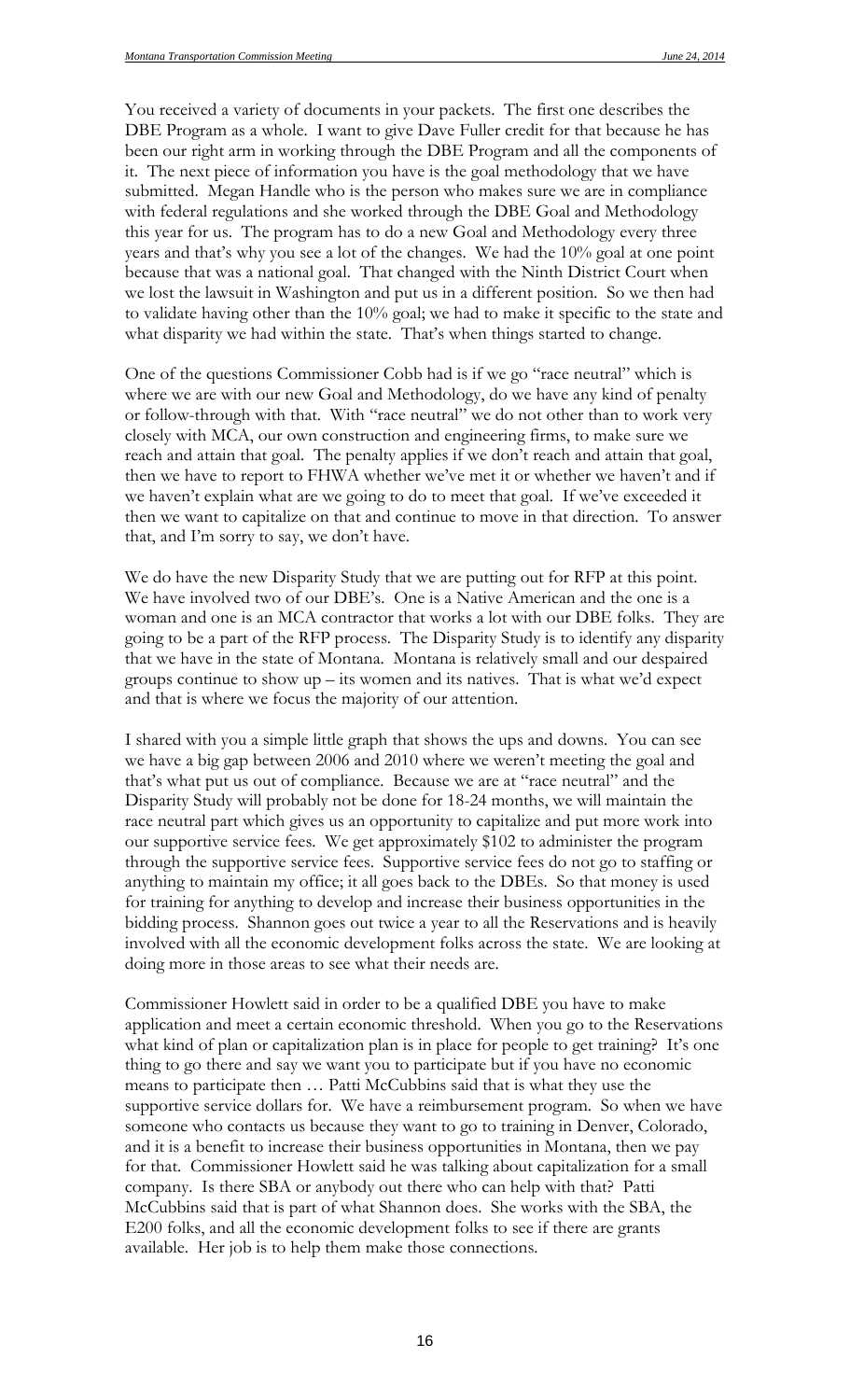The other component we have is the fact that Shannon Hahn does have the ability to reach out and make those partnerships happen. What we have lacked is a program to highlight our successes. We need to do that and share that with you. We do have successes and have used those dollars to increase that. One of the things FHWA has added to their expectation of us is the Business Development Plan. Each business has to submit a Business Development Plan which is the same thing they would submit to SBA or a bank for a loan. We take that and help them to build upon that. That is not a component that we've used before.

Commissioner Howlett asked if they have any interaction with the Governor's State Economic Development Office. There are a lot of people looking at how you do economic development on Reservations. I just don't know if we are talking to each other. Patti McCubbins said they are talking to each other. I can include that in the reports. We are going to be giving you some pretty detailed reports from this point on that I hope will answer all those questions. Shannon Hahn can include that with the Supportive Service piece on how many she's made contact with and what kind of success we've had. She is very good at building partnerships and getting the word out there. I appreciate the fact that FHWA has put in those extra requirements because it helps us administer that.

Commissioner Lambert said how would I know that there is a program? Do you have posters; how do you get the word out that there is help out there? Patti McCubbins said currently on the Reservations we advertise in the Native American newspapers. We advertise in areas that focus on a particular group like Veterans. Veterans are a big highlight right now. Veterans that are coming back with disabilities. Because it is a national effort, it is also a state effort and the Governor has been very proactive in that as well. Senator Tester's office also has concerns in those areas. So we are creating more opportunities in those areas.

Patti McCubbins said I gave you a long spread sheet that is a breakdown of how many dollars are being used in the different categories. You won't see any disabilities on there because it's not a category that we have focused on so there isn't a lot of data prior to the last couple of years. Thank goodness for our IT Department and construction folks who have helped establish a data collection system! Prior to a year and half ago, things were done by pencil and paper leaving lots of room for error and not very much clarity on those.

Research will be heading up the RFP Committee that we've formed. So the Disparity Study will have input from all parties. Commissioner Howlett asked what she would do to make this program better. What can we do to strengthen the program because it is very valuable? It doesn't belong to the Contractors Association. I think when we look at the schedule of participation, we see a lapse in participation and that evidences something is wrong. I would like to know about training programs, apprenticeships – what are the opportunities that might exist? Patti McCubbins said I have not gotten to the root of all of the programs out there. Dwane Kailey might be able to tell you more about the NSTI Program. We do have the OJT Supportive Services Program that is split between Fort Peck and Salish Kootenai that we've done for the last two years. It is for highway construction trades. That money has decreased dramatically so there is not a tremendous amount of money there. The colleges have been very good at doing phenomenal things with a small amount of money. The other thing that we've not done is to build a very strong relationship with MCA. That is a task that I need to take on and I'm fully prepared to do that. We've already started a focus group, a support group basically of the DBE's so that we can hear from them exactly what they want. I can have lots of big ideas but if it isn't relevant to the DBE's and what they see need to grow their business, it doesn't work. Because this time of year is really busy for everyone, I'm not anticipating that happening much before construction starts to slow down a little bit. To answer your question, I need to get more information and get that back to you on what's available out there and what those look like.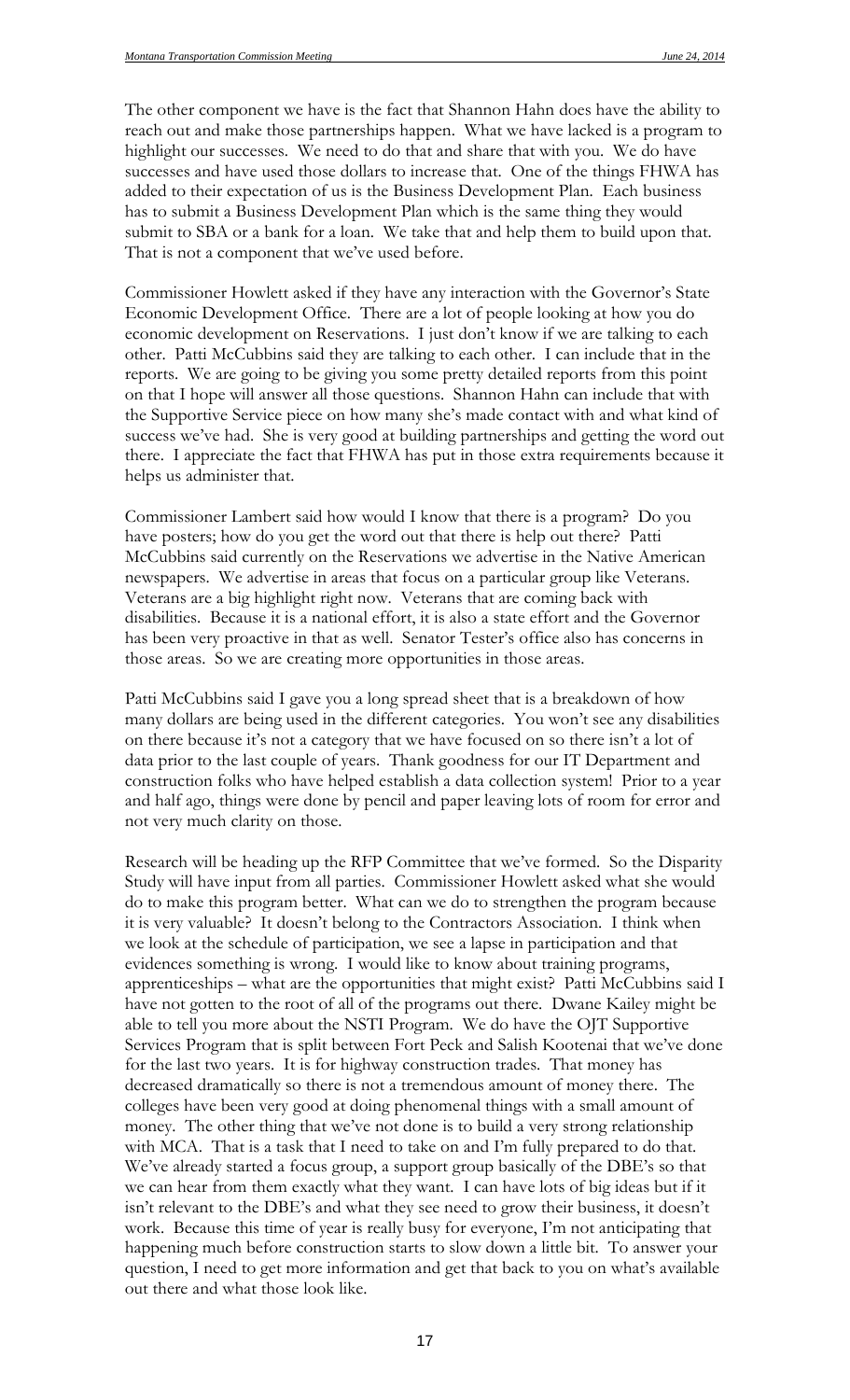Commissioner Howlett said this is such a complex issue but Commissioner Griffith hit on it earlier when we went from 10% to 6% to 3% and our inability to keep track of what was going on was extremely confusing. I told the department that when these kind of things are being contemplated, we need to know. It may not be in our purview to approve but certainly when it comes to the approval of contracts, we need to know where we are with this. I think constant communication is key. If you have questions, we're more than willing to answer them. I would like to see more participation from the DBE's with the Contractors Association and to actually become part of the process not some afterthought because they have to meet a goal but they actually become part of the process of contracting. I don't know how that would occur; I'll leave that to the Engineering mind to figure out.

Commissioner Cobb said that without project specific goals, I don't believe it's going to work. If you look at the information list, it was 7.46% from April to June but more than half that came from prime contractors; they just got the contract because they were the lowest bidder. I just see that when you had projects with specific DBE goals, the contractor had to find someone but now they don't have to find anyone. There is no incentive for them to do anything now. I just think this thing is going to collapse. Some prime contractors are DBEs and you see them getting some jobs. You can do an annual report but I think you ought to do a monthly report and if you don't meet the goal, at the end of four months if you don't meet the goal of 3.55%… I'm not talking about the prime contractors, I'm talking about the little subcontractors … then we ought to put it back to project specific goals. Then everybody would know after four months if we're not meeting the goal then we automatically go right back into project specific goals. Now the feds could say no but why do we have to wait a year to find out it's not working when after two months we could know that. The longer you wait, the more DBE contractors don't even have a chance. If it's working, then fine but if it's not working, go back to project specific goals to make it work for all the subcontractors not just the prime contractors. That's my viewpoint right now. Patti McCubbins said she respected that but I don't think FHWA can do that if we don't have a race-conscious and race-neutral; we can't do project specific goals until we have a race conscious. That's what the federal regulations guide us to do. I don't know what kind of liability we would have if we do that.

Kevin McLaury said they were governed by law on this. We had a flat 10% nationwide. The two cases helped shape this program specifically for the Ninth Circuit states which Montana is a part of. The Disparity Study is the key element that helps determine where there is disparity in the DBE community. In a perfect world we wouldn't have any of this but obviously there is some disparity but we don't know what that is because our Disparity Study is no longer valid. So given the most recent history available, that's how we got to the numbers we have today – the 3.55%. So for lack of more detailed information that would get us to the point that says we have a disparate situation, the only way we can get it is through a race-conscious ID project specific goal. The law is pretty clear. I believe in the DBE Program, I do and I'm a supporter of it. We also have a law and if we don't follow what the law has established …the courts will tell us how the process is supposed to work. Commissioner Cobb said but we're already doing 3.55% now so you can't do anything to us. Kevin McLaury said I applaud your efforts here but we would ask you to go to the monthly report. I would love to see a monthly detailed analysis detailing exactly where the money is going, who's getting it and who's not getting it. I'd love to see that. That's where we differ. My suggestion to the Commission would be that we give you money to go out and aggressively help DBE's to work with non-DBE prime contractors. Work on the positive side of this and use the carrot, don't use the stick. If we can get the contractors on the carrot side of this to see that this is truly a beneficial program for everyone and help them understand we can meet the goal, then we don't have an issue. Make them a part of process.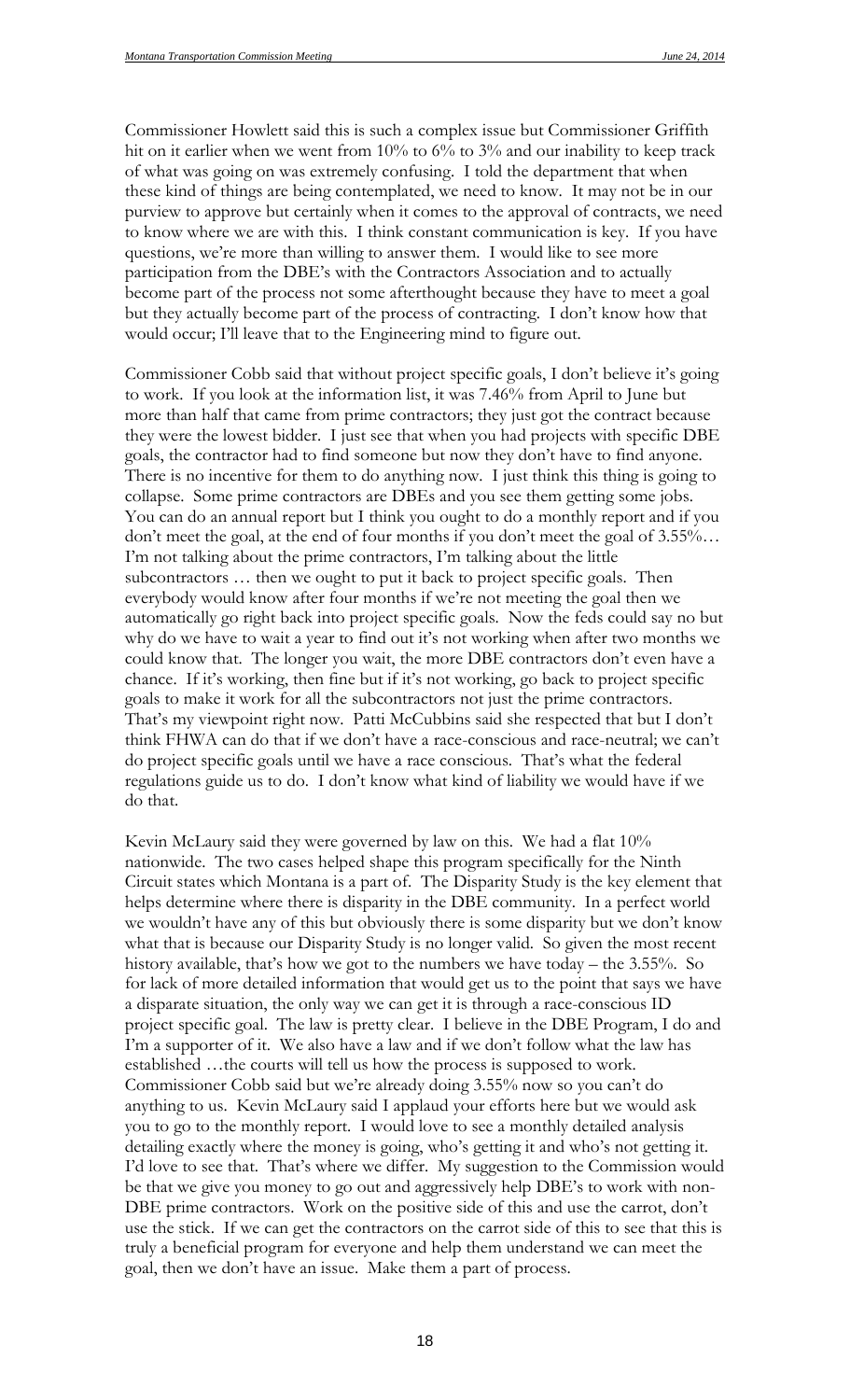Commissioner Cobb said I just heard you say it will be okay to go to the monthly; you'd allow that. Kevin McLaury said that is just a report. Commissioner Cobb said but if you're not meeting it, you can basically do the carrot for a while but at some point the feds are saying we can't use the club. Kevin McLaury said you need a Disparity Study. Commissioner Howlett said wouldn't the cumulative effect of the monthly report give you justification. Kevin McLaury said that's only a part of it but it's not holistically the only issue. Where we stand with this is you have to have something that shows you that there is disparity. We are in the Ninth Circuit and our hands are tied without a Disparity Study. Commissioner Howlett said but you've got the evidence of six months of study that we're not meeting it, then it becomes meaningless to even have it if we can't do anything about it. Kevin McLaury said that is where the discussion comes in and we would go back to the department and say the industry is not meeting the goal, and ask what efforts the department is doing to increase the knowledge, increase the relationships, promote, and do whatever because obviously at that point the department's program is not working. Commissioner Howlett asked why we're putting the responsibility for contractors to use DBE's back on the department. Kevin McLaury said that is where the law puts it; it's your program.

Commissioner Cobb asked about projects using state money. Kevin McLaury said I don't know. Commissioner Cobb said we could do a monthly report so we can see what's going on. If we're clearly not meeting it then we'll ask the department what they can do and if the contractors are not going to do anything then at some point something is going to happen. At least we'd being doing it now and not waiting a year to find out this whole thing fell apart. Kevin McLaury said there is concern there. Yes because obviously past history has shown us that when we don't have project specific goals, race conscious goals, that the industry has not tended to participate as much as they could have. I was quite pleased that the eight projects you approved today, three or four which had zero goals had upwards of 6-7% participation. They were not the prime DBE, it was the sub to the prime. I continue to ask the department to work with the industry to educate and help the DBE's to have them set up plans, work on marketing plans, and work with contractors. Commissioner Cobb said I recommend we go to monthly reports and get the information more quickly.

Kevin McLaury said my understanding is if a DBE gets a project whether they bid it as a prime or they've gotten it as a sub, the goal of the program is to uplift that portion of the population. Commissioner Cobb said if the same contractor is the prime, then the little guy isn't getting that much. On June  $30<sup>th</sup>$  there was  $7.46\%$ participation but 4.42% was the prime contractors. Kevin McLaury said but they were still DBE's. Commissioner Cobb said there is no incentive for contractors to higher DBEs. If you don't have to do something, you don't do it.

Kevin McLaury said the department is trying to carve out specific projects that the DBE community can bid on and can bid as the prime. So I think the department is doing some really good work here. Are we there yet? Absolutely not. Are we headed in the right direction? I think we are. Commissioner Cobb said before we had specifics then the contractors had to find people. When you don't have specifics, the contractors are not bound to find someone. Logically, at some point, they think they don't have to go out and find a DBE. You can do all the training you want, but I just want to do the monthly planning then it puts everybody on notice that we're all watching this.

Commissioner Howlett said he wanted to know what the options were. We need to do what we think is the right thing. Let's explore what options we have. There was a period of time where there were no participants and that's pretty damming; it's historic. I agree with Commissioner Cobb. At some point if they don't have to do it then there not going to do it. That's the indicator. We need to know what our next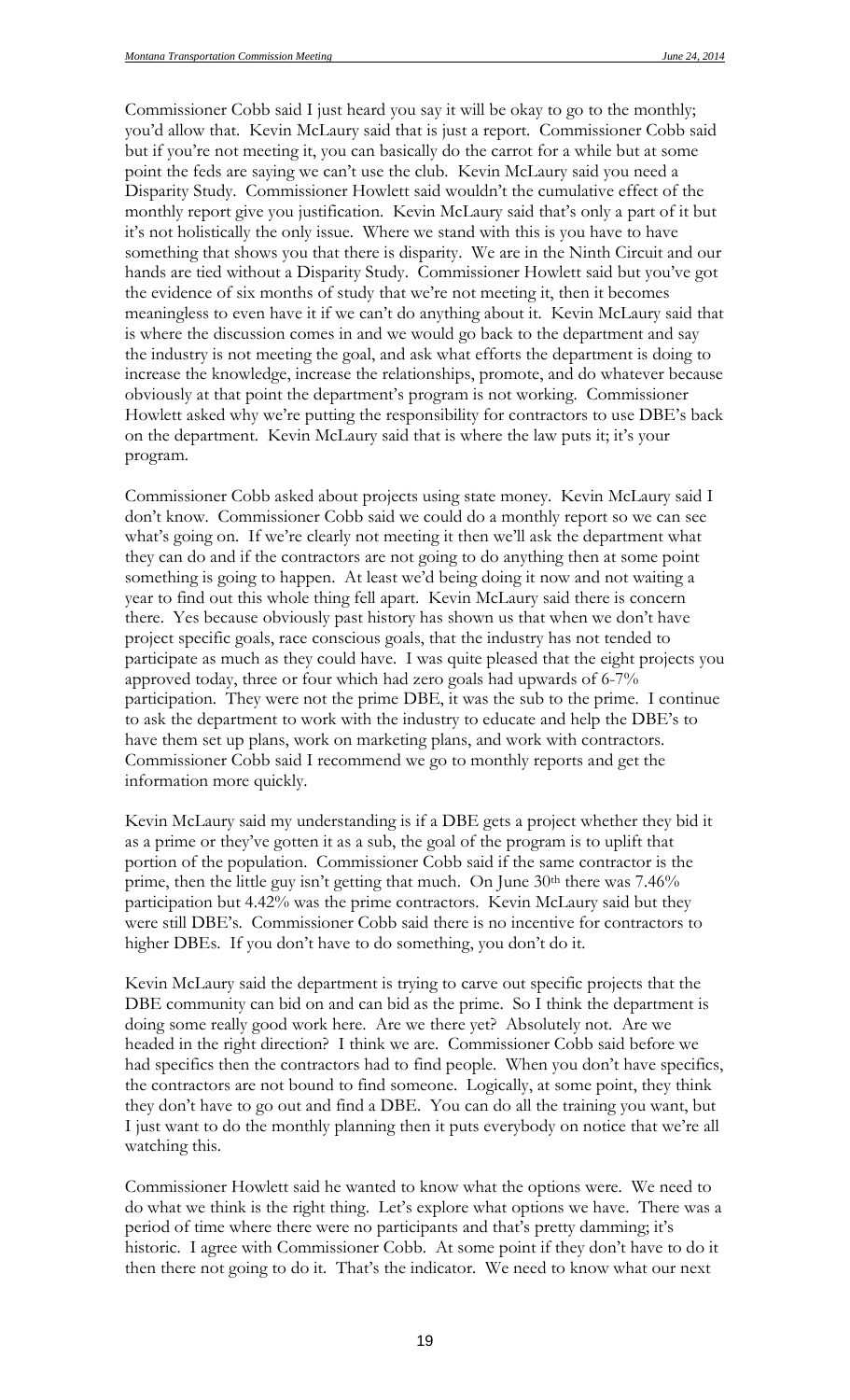step is. Katherine Orr said legal works well with Civil Right Bureau and we can certainly look into those questions.

Commissioner Cobb moved to have the Department of Transportation give the Commission a monthly DBE status report. Commissioner Skelton seconded the motion. All Commissioners voted aye.

The motion passed unanimous.

#### Deb Poteet, Poteet Construction

I have a response to the DBE Program from 16 DBE contractors. It is a response to the proposed methodology that you've been discussing. I've been asked to bring it forward. I can't take the credit for writing this but I did help to put it together last night. It has a lot of information that I think will be helpful to you. Part of the concern of the DBE community is the timeframe it will take to do a Disparity Study. Commissioner Howlett said 18 months is a long time. Deb Poteet said a lot of contractors think they will be left behind when that happens because of the history. Commissioner Griffith said they'll be broke.

Deb Poteet said the history has been the project specific goals are an incentive to use DBEs. Commissioner Griffith said we're not going to drop the program. Deb Poteet said but it's going from 5.8% to 3.5%. Patti McCubbins said they are concerned about the difference between the race neutral and the race conscious. Commissioner Howlett said that is the same concern the Commission has. Commissioner Lambert said but it's the law. That's the end of the story; it's the law. There is nothing we can do about it except change the law. Commissioner Howlett said I'm not sure there is nothing we can do about it; that's how laws gets changed, people challenge them. I don't know the scope of what can be done. I want to see the participation. I think Commissioner's Cobb motion to look at it monthly begins to give us some aggregate data that we can go to MDT and say we're not meeting it and we have no means to meet it. Commissioner Griffith said but in this case it's not really the law but it's the court order that we're bound by. It's not really the law that's killing us, it's the program. Commissioner Cobb said if we show its not working then we can go back and formally ask them to change it. Then the federal government has to come back and say they aren't going to do it. We've done our study and done our work and when they say no to us, then it's the federal government saying they refuse to do anything about DBEs which pretty much tells the entire state they don't have to do it. At least we did our part to try and make it work in Montana. Pat Wise said the contracting community as a whole, the prime contractors, have contacted me and said we don't know the rules from month to month, from quarter to quarter, so it's causing confusion throughout the entire contracting community. You see it when you have disputes over the last six months on contracts. When the Disparity Study is finalized we'll have some hard numbers we can work with, we know where we're going to go, and everybody can be on the same page and understand the rules. Prime contractors do not have a problem using DBEs but they need to know the rules.

Commissioner Howlett asked why it takes 18 months to do a Disparity Study. Patti McCubbins said that's what they say the national average is. Commissioner Howlett said I can see it in California but not Montana. It should be specified that it should be done in a certain period of time. Director Tooley asked if that time included the RFP process. Patti McCubbins said she didn't know. Commissioner Howlett said 18 months is too long. We're not doing an Environmental Impact Statement, we're doing a Disparity Study. Patti McCubbins said for the RFP we've asked Ms. Poteet if she would be a part of that in addition to S&K Environmental and Terri and one of the MCA folks from Dick Anderson Construction. I would imagine they would try and speed that process up as much as possible.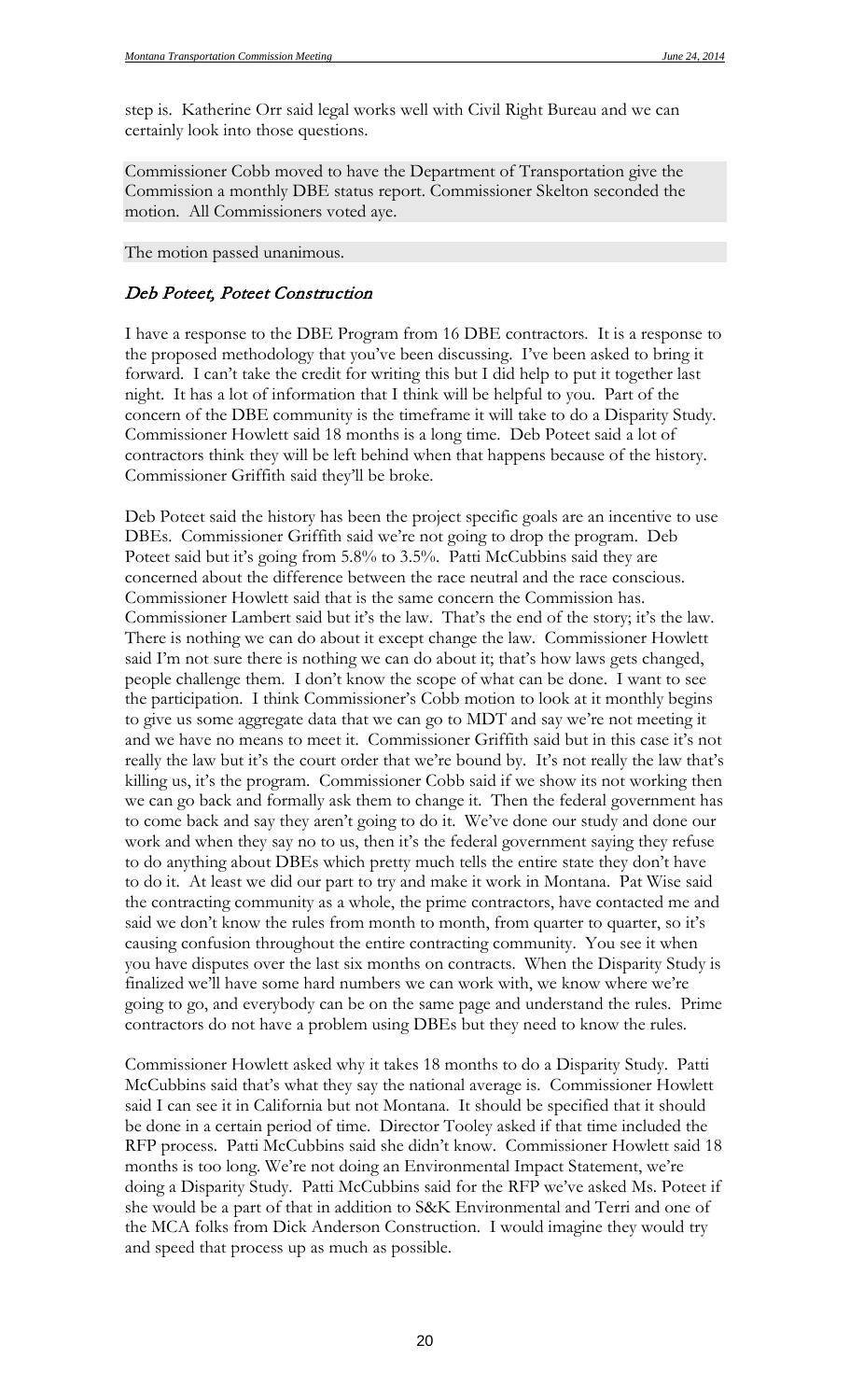The monthly Status Report will give us a picture of actual award amounts to primes and subcontractors and DBEs, but it doesn't help us establish that gold standard of whether there is discrimination in the state that allows us to go to race conscious. So it doesn't help make the case, per se, to the feds. It wouldn't make the case because we still don't have the gold standard to establish the disparity or the discrimination. Commissioner Cobb said he didn't figure the study would do that, we just have to get some information. The only information I have right now is who's getting the contract and who isn't. This will give me an idea of what is going on out there. Pat Wise said they would include in that the availability, the DBE list, of who's been utilized and who's not been utilized so you can see that. I will also include where the jobs are located so you can see if they are close to Reservations. Commissioner Cobb said the contractors are confused because if they have a certain goal to meet, they do it. If they don't have a goal, then what do they do. It puts everybody in a bind and they just want to know what the rules are.

#### **Director Discussion & Follow-up**

Director Tooley said since last time we met you've seen some stories in the press about federal funding for highways. Commissioner Cobb mentioned he is concerned about it and I'm sure all of you are as well. Last meeting I brought up the fact that we have a Contingency Plan should FHWA have to slow down or delay payments to the State of Montana for reimbursement for highway projects. There is some detail behind that and I've asked some staff to come and explain that to you. I've asked Lynn Zanto to be the architect of our Contingency Plan and she and other staff have worked on this for months. I'm very confident, although concerned on the federal side, but confident that we're going to be okay for this construction season because of the work they've done and the plans they have.

With that being said there is a lot of stuff moving, even today they are marking up bills in Washington D.C. to move funding forward for highway programs. It doesn't mean it's a done deal but we are highly confident we're going to see at least an extension for 2-6 months of federal funding before we even have to implement the harder parts of the Contingency Plan. Larry Flynn, the Administrator of the Administrative Division, and the man who handles the money is here to let you know exactly what the cash flow looks like should this scenario come up.

### Lynn Zanto

As the Director mentioned we have been working for months on our Contingency Plan and we have been tracking actions in Congress and their efforts very closely. Two issues have come up. The first is MAP 21 expires September 30<sup>th</sup> and there is conversation going on. The Senate marked up their bill which holds at the current levels with some inflationary increases and keeps things for the most part the same. The issue that is more complicated and more in our face is the Highway Trust Fund Insolvency and that's what has been in the paper. Right now FHWA has projected the Trust Fund to be insolvent in late July or August. That is what our Contingency Plan is primarily focused on. We received Notice from Secretary Fox that it could be within a month if Congress doesn't take action. Then we'll have to go to cash management procedures and those will likely be delaying payments. That means that Montana and other states have to cover those federal expenditures longer and that starts to impact or cash management and cash flow.

With that said, as we approach this, our position is we're moving our program but we're moving it cautiously. We're not stopping anything at this point, however, we are taking some minimal actions to help us with the cash flow side of things. A couple of actions we're taking: we know we have pay bond payments regardless so we are paying our Highway 93 Bond payment in this schedule fiscal year and then there are a few annual programs that are necessary for the on-going options of our Agency.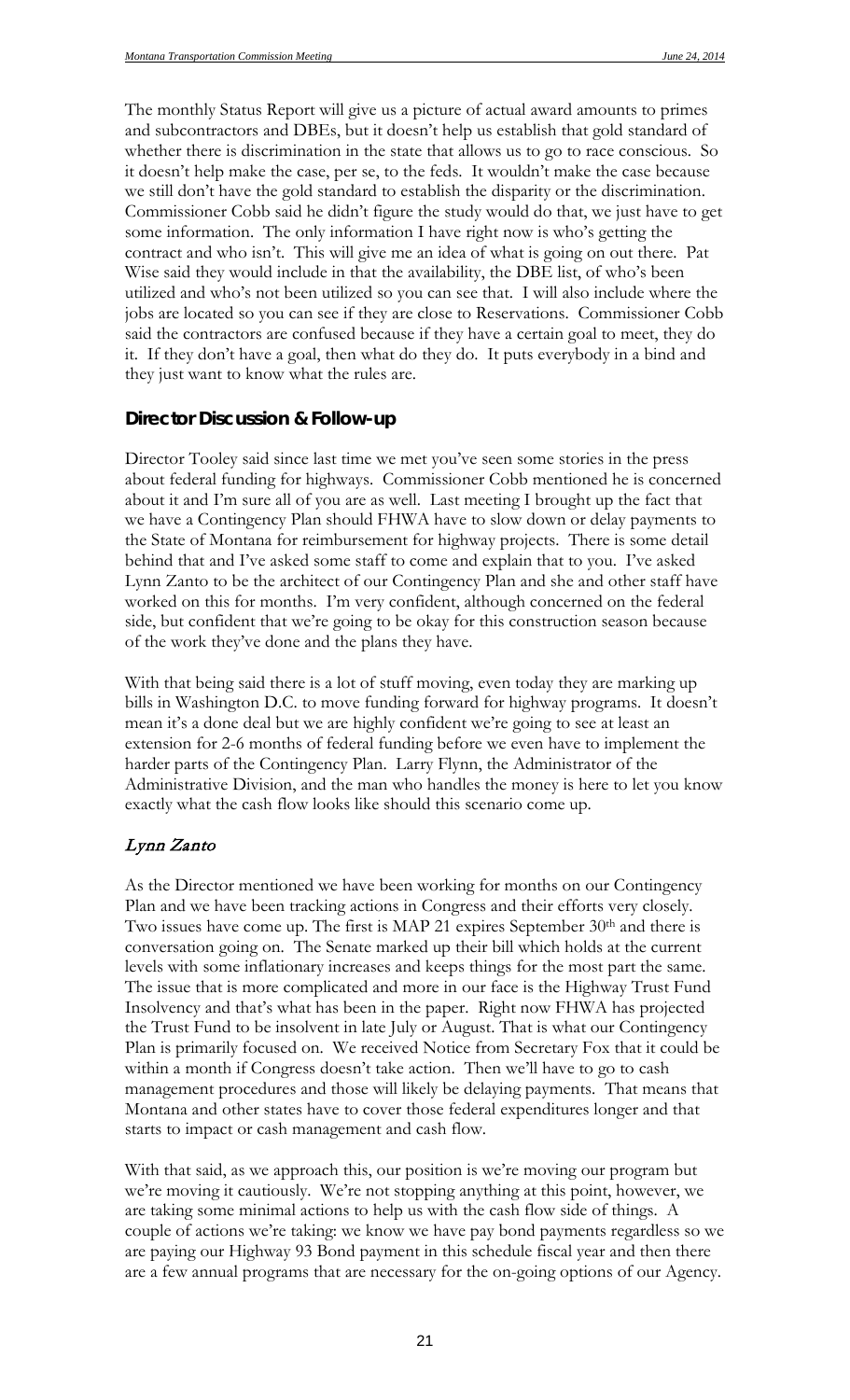We're also obligating those in 2014. Other than that we're moving our TCP Plan forward. If you recall when we developed the TCP and you concurred in that, our first year we over-obligated intentionally. We put a plan together where we overobligated our program so we have more projects ready to go than the obligation authority that is paid regardless of the trust fund issue. So that's the part we're working on.

In the Contingency Plans we looked at three things: state fund health and cash flow, federal revenue protections and status, and project lettings. So in July we will bring the Letting to you and at that point we will know whether Congress has taken action and we'll adjust the Letting List accordingly.

#### Larry Flynn, Administrator of the Administration Division

Larry Flynn handed out the Long Range Planning Document. It is the status report on the Highway State Federal Revenue Fund more commonly known as the Gas Tax Fund. I'll spare you the detail of this document but it's fairly self-explanatory. The top is the revenue stream that comes into the fund and the bottom is all the expenditures that come out of the fund. We use this document to project what the status of this Fund would be into the future. Obviously this is the fund that pays for the operation of the department as well as our part of the Federal Aid Construction Program. We project fairly conservatively, in other words, we project minimal revenue growth, full expenditure of our budget. History has shown that we typically underestimate our revenue and overestimate our expenditures. So this is more of a "worst case scenario" if you will. The particular scenario that I've placed in front of you today assumes that for state fiscal year 2015, starting in August of this year and running through the state fiscal year June 30, 2015, we would only receive about 80% of our federal reimbursement. That 20% we would have to absorb within the State's Special Revenue Fund equates to about \$70 million. That's what's before you today and as you can see with that estimate we would be in the hole and eating off the General Fund to support the State Special Revenue Fund by about February 2015. The fund, for all intents and purposes, would be bankrupt.

As you can see from this document, we're not the only user of the fund. A good share of the expenses come out of Department of Transportation but there are also other agencies that are funded through the State Special Revenue Fund. The biggest one is the Department of Justice, the Highway Patrol Division and the Motor Vehicle Division. They are funded through this pot of money as well. With that I'll entertain any questions you might have.

Commissioner Lambert said they've been talking about raising the Gas Tax \$.18 over two years, do these projections include those numbers? Larry Flynn said this Fund would not be impacted by raising the Federal Gas Tax. This is supported by the State Gas Tax at \$.27 per gallon. This is strictly state funding.

Commissioner Howlett asked what efforts were underway so this has a more solid base. Larry Flynn said there are two sides to that question. One is we take a look at our internal management. We take that responsibility very seriously and we're very proud of the success we've had in maintaining the balance in this Fund. We haven't had a gas tax increase since 1993 and we hope to continue that into the future. So we will look at our internal operations and see what efficiencies we can gain. Obviously our main goal is to keep our staff employed and not send people home. That's first and foremost in the Director's mind. In addition we also want to maintain the match to the Federal Aid Program. We get a 6:1 ratio back on our state investment and we'd like to maintain that.

We do have some purely state funded programs. We have a State Funded Construction Program that is run out of Maintenance. We typically use that to ebb and flow with the revenue stream. Our standard level is about \$10 million. If